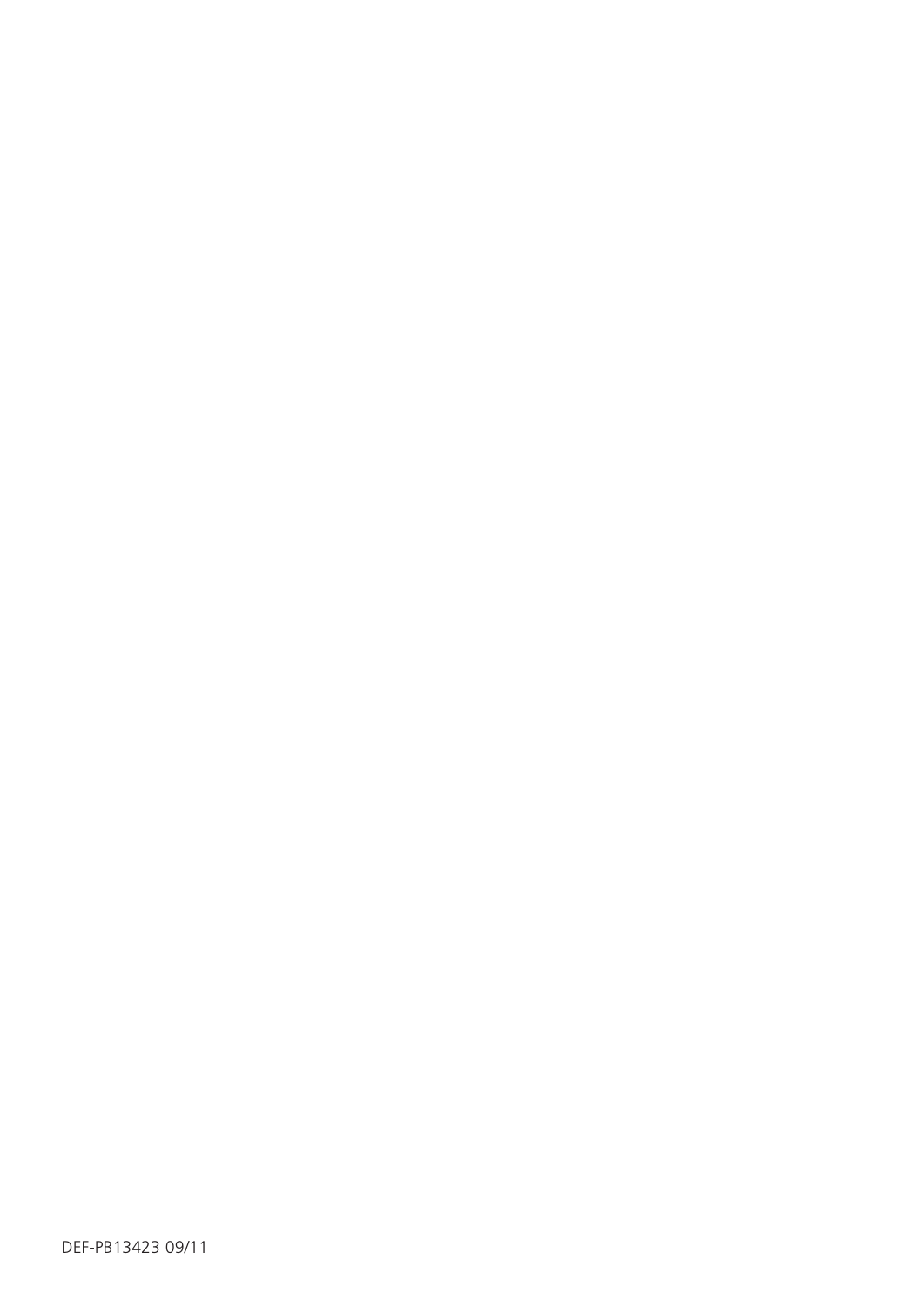# **Contents**

| <b>Introduction</b>                                     | 4     |
|---------------------------------------------------------|-------|
| <b>People Introduction</b>                              | 6     |
| People Level 1                                          | 7     |
| People Level 2                                          | 7     |
| People Level 3                                          | 8     |
| People Level 4                                          | 9     |
| People Level 5                                          | 10    |
| <b>Policy, Strategy and Communications Introduction</b> | 11    |
| Policy, Strategy and Communications Level 1             | 12    |
| Policy, Strategy and Communications Level 2             | 12    |
| Policy, Strategy and Communications Level 3             | 13    |
| Policy, Strategy and Communications Level 4             | 13    |
| Policy, Strategy and Communications Level 5             | 14    |
| <b>Procurement Process Introduction</b>                 | 15    |
| Procurement Process Level 1                             | 16    |
| Procurement Process Level 2                             | 17    |
| Procurement Process Level 3                             | 17    |
| Procurement Process Level 4                             | 18    |
| Procurement Process Level 5                             | 19    |
| <b>Engaging Suppliers Introduction</b>                  | 20    |
| Engaging Suppliers Level 1                              | 21    |
| Engaging Suppliers Level 2                              | 21    |
| Engaging Suppliers Level 3                              | 22    |
| Engaging Suppliers Level 4                              | 23    |
| Engaging Suppliers Level 5                              | 24    |
| <b>Measurement and Results Introduction</b>             | 25    |
| Measurement and Results Level 1                         | 25    |
| Measurement and Results Level 2                         | 26    |
| Measurement and Results Level 3                         | 26    |
| Measurement and Results Level 4                         | 27    |
| Measurement and Results Level 5                         | 28    |
| <b>Annexes</b>                                          | 29-33 |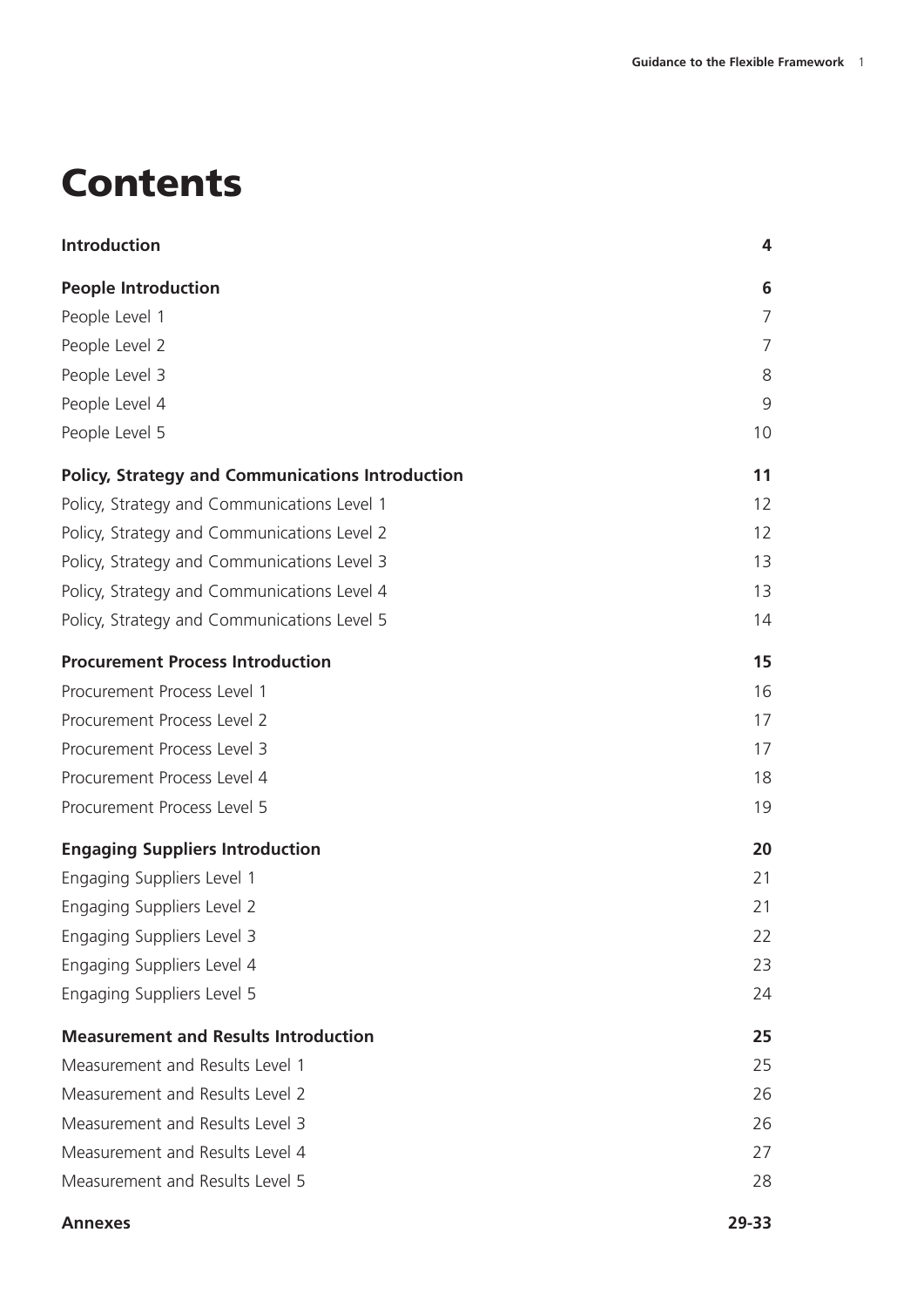# **Acronyms used in this document**

| <b>BIS</b>   | Department for Business, Innovation and Skills    |
|--------------|---------------------------------------------------|
| <b>EMS</b>   | Environmental Management System                   |
| CESP         | Centre of Expertise in Sustainable Procurement    |
| <b>CSR</b>   | Comprehensive Spending Review                     |
| GBS          | Government Buying Standards                       |
| GGC          | <b>Greening Government Commitments</b>            |
| <b>HMRC</b>  | Her Majesty's Revenue and Customs                 |
| <b>ITT</b>   | Invitation To Tender                              |
| <b>LCA</b>   | Life Cycle Analysis                               |
| <b>MOD</b>   | Ministry of Defence                               |
| <b>NDPB</b>  | Non Departmental Public Bodies                    |
| P4CR         | Procuring for Carbon Reduction                    |
| PtP          | Policy through Procurement                        |
| SDAP         | Sustainable Development Action Plan               |
| <b>SMEs</b>  | Small and medium enterprises                      |
| <b>SPAP</b>  | Sustainable Procurement Action Plan               |
| <b>SPTF</b>  | Sustainable Procurement Task Force                |
| SRO          | Senior Responsible Owner                          |
| <b>SVIAP</b> | Supplier Value and Innovation Award Programme     |
| <b>WLC</b>   | Whole Life Cost                                   |
| EA           | <b>Environment Agency</b>                         |
| <b>FM</b>    | Facilities Management                             |
| CEO          | Chief Executive Officer                           |
| CPD          | Continuous Professional Development               |
| Defra        | Department for Environment Food and Rural Affairs |
| GPS          | Government Procurement Service                    |
| <b>HMT</b>   | Her Majesty's Treasury                            |
| <b>KPIs</b>  | Key Performance Indicators                        |
| <b>MEAT</b>  | Most Economically Advantageous Tender             |
| <b>MTF</b>   | Marrakesh Task Force                              |
| OGC          | Office of Government Commerce                     |
| PQQs         | Pre Qualification Questionnaire                   |
| <b>SD</b>    | Sustainable Development                           |
| SP           | Sustainable Procurement                           |
| SPS          | Sustainable Procurement Strategy                  |
| <b>SRM</b>   | Supplier Relationship Management                  |
| <b>SVAP</b>  | Supplier Value Award Programme                    |
| <b>TNA</b>   | Training Needs Analysis                           |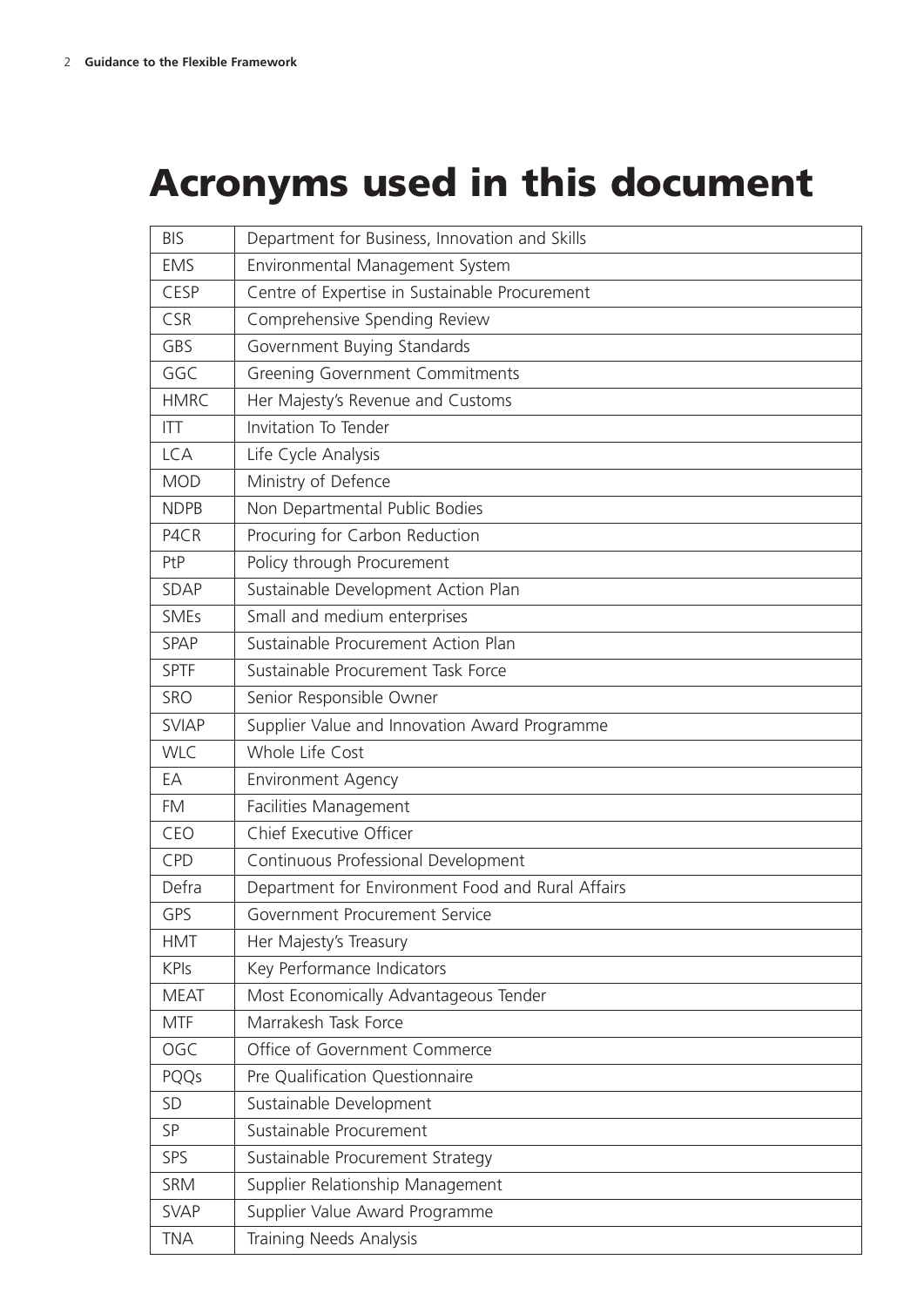| $\mathbf{r}$<br>Lead - Level               | received for achievements. Focus is on<br>Achievements are publicised and used<br>to attract procurement professionals.<br>benefits achieved. Good practice<br>Internal and external awards are<br>shared with other organisations.                          | future priorities and a new strategy<br>review is undertaken to determine<br>produced beyond this framework.<br>linked to organisations' EMS. The<br>Sustainable Procurement strategy<br>communicated widely. A detailed<br>externally scrutinised and directly<br>recognised by political leaders,<br>Strategy is: reviewed regularly, | Key Performance Indicators agreed with<br>Life-cycle analysis has been undertaken<br>for key commodity areas. Sustainability<br>key suppliers. Progress is rewarded or<br>Sustainable Procurement have been<br>relevant to the contract. Barriers to<br>removed. Best practice shared with<br>penalised based on performance<br>other organisations | sustainable procurement strategy. CEO<br>continually improve their Sustainability<br>engages with suppliers. Best practice<br>shared with other/peer organisations.<br>profile to keep the client's business.<br>Suppliers recognised as essential<br>Suppliers recognise they must<br>to delivery of organisations' | direction. Progress formally benchmarked<br>framework are put in place and delivered<br>measures based on achieving all aspects<br>available in the public domain. Simple<br>with peer organisations. Benefits from<br>Measures used to drive organisational<br>evidenced. Independent audit reports<br>Sustainable Procurement are clearly<br>of the Leading level of the flexible<br>sustainable development strategy |
|--------------------------------------------|--------------------------------------------------------------------------------------------------------------------------------------------------------------------------------------------------------------------------------------------------------------|-----------------------------------------------------------------------------------------------------------------------------------------------------------------------------------------------------------------------------------------------------------------------------------------------------------------------------------------|-----------------------------------------------------------------------------------------------------------------------------------------------------------------------------------------------------------------------------------------------------------------------------------------------------------------------------------------------------|----------------------------------------------------------------------------------------------------------------------------------------------------------------------------------------------------------------------------------------------------------------------------------------------------------------------|-------------------------------------------------------------------------------------------------------------------------------------------------------------------------------------------------------------------------------------------------------------------------------------------------------------------------------------------------------------------------------------------------------------------------|
| Enhance - Level 4                          | Sustainable Procurement is included as<br>Sustainable Procurement included in<br>competencies and selection criteria.<br>part of employee induction<br>programme.                                                                                            | EMS and include in overall corporate<br>Review and enhance the Sustainable<br>technologies. Try to link strategy to<br>Procurement strategy, in particular<br>recognising the potential of new<br>strategy.                                                                                                                             | approach to cost/impact assessment is<br>Detailed Sustainability risks assessed<br>governance is in place. A life-cycle<br>Project/contract Sustainability<br>for high impact contracts<br>applied.                                                                                                                                                 | development. Sustainability audits and<br>are formally recorded. CEO involved in<br>the supplier engagement programme.<br>programmes in place. Achievements<br>Key suppliers targeted for intensive<br>supply chain improvement                                                                                      | organisations. Benefit statements have<br>based on achieving all aspects of the<br>been produced. Simple measures<br>reflecting both input and output.<br>framework are put in place and<br>Measures are integrated into a<br>Comparison is made with peer<br>balanced score card approach<br>Enhancing level of the flexible<br>delivered                                                                              |
| $\mathsf{C}$<br>Practice - Level           | factors. Simple incentive programme in<br>Performance objectives and appraisal<br>Targeted refresher training on latest<br>Sustainable Procurement principles.<br>include Sustainable Procurement<br>place.                                                  | Augment the Sustainable Procurement<br>supplier engagement, measurement<br>policy into a strategy covering risk,<br>process integration, marketing,<br>and a review process. Strategy<br>endorsed by CEO                                                                                                                                | improve Sustainability are agreed with<br>All contracts are assessed for general<br>Sustainability risks and management<br>actions identified. Risks managed<br>procurement process. Targets to<br>throughout all stages of the<br>key suppliers.                                                                                                   | incentives. Supply chains for key spend<br>continual Sustainability improvement.<br>Two way communication between<br>procurer and supplier exists with<br>programme in place, promoting<br>Targeted supplier engagement<br>areas have been mapped                                                                    | flexible framework are put in place and<br>$\overline{\overline{\sigma}}$<br>Simple measures based on achieving<br>aspects of the Practicing level of the<br>Sustainability measures refined from<br>include individual procurers and are<br>general departmental measures to<br>linked to development objectives.<br>delivered                                                                                         |
| Embed - Level 2                            | procurement principles. Key staff have<br>led<br>sustainable procurement principles.<br>All procurement staff have receiv<br>received advanced training on<br>basic training in sustainable                                                                  | consider supplier engagement. Ensure<br>icate<br>Review and enhance sustainable<br>procurement policy, in particular<br>Development strategy. Communi<br>it is part of a wider Sustainable<br>to staff, suppliers and key<br>stakeholders                                                                                               | early<br>stage in the procurement process of<br>δ.<br>undertaken, key Sustainability risks<br>most contracts. Whole-life Costing<br>assessed and used for prioritisati<br>Sustainability is considered at an<br>Detailed expenditure analysis<br>analysis adopted.                                                                                  | undertaken. General programme of<br>supplier engagement initiated, with<br>Detailed supplier spend analysis<br>senior manager involvement.                                                                                                                                                                           | flexible framework are put in place and<br>ntified<br>Detailed appraisal of the Sustainability<br>aspects of the Embedding level of the<br>impacts of the procurement activity<br>implemented to manage the ide<br>has been undertaken. Measures<br>measures based on achieving all<br>high risk impact areas. Simple<br>delivered                                                                                      |
| $\blacktriangledown$<br>Foundation - Level | identified. Key procurement staff have<br>received basic training in Sustainable<br>key employee induction programme.<br>$\sigma$<br>Procurement principles. Sustainable<br>Sustainable Procurement champion<br>Procurement is included as part of<br>beoble | Sustainable Procurement policy in place<br>endorsed by CEO. Communicate to<br>objectives for procurement. Simple<br>Agree overarching Sustainability<br>staff and key suppliers<br>Communications                                                                                                                                       | adopt Government Buying Standards.<br>Key contracts start to include general<br>Expenditure analysis undertaken and<br>key Sustainability impacts identified<br>money, not lowest price. Procurers<br>awarded on the basis of value-for-<br>Sustainability criteria. Contracts<br>Procurement Process                                               | Key supplier spend analysis undertaken<br>and high sustainability impact suppliers<br>identified. Key suppliers targeted for<br>procurement policy sought<br>engagement and views on<br>Engaging puissant                                                                                                            | achieving all aspects of the Foundation<br>level of the flexible framework are put<br>identified. Simple measures based on<br>procurement activity have been<br>Key Sustainability impacts of<br>in place and delivered.<br>Measurements and Results                                                                                                                                                                    |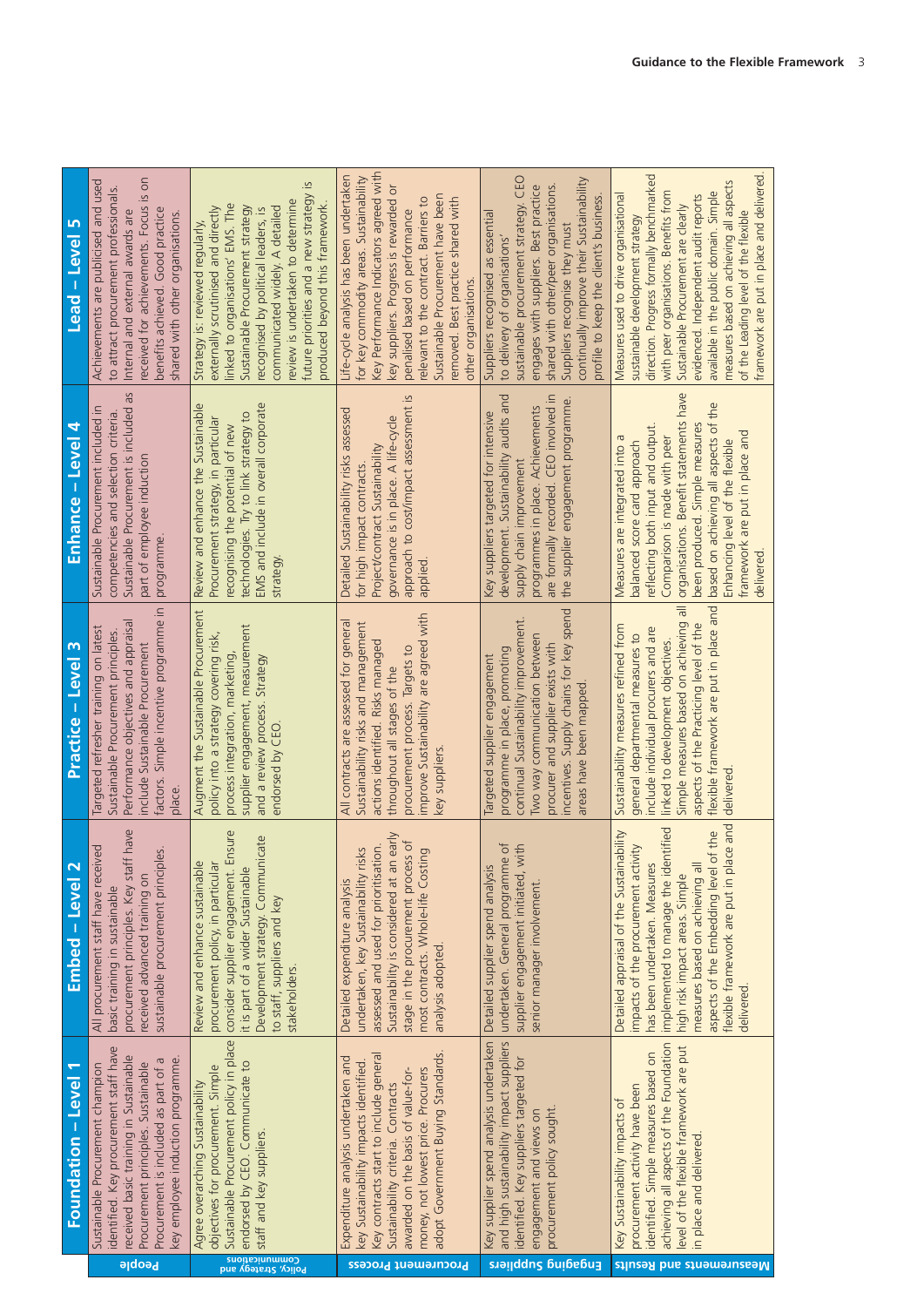# **Chapter 1** Introduction

Procurement is one of the key drivers of change in any organisation, whether public or private sector, and is increasingly becoming a mechanism for policy delivery. All public procurement in the UK is required to achieve value for money and is governed by the public procurement rules<sup>1</sup> to ensure that it is fair and open. Importantly, there is no legal barrier to embedding sustainability within public procurement<sup>2</sup>.

The Flexible Framework is a widely used selfassessment mechanism developed by the business-led Sustainable Procurement Task Force, which allows organisations to measure and monitor their progress on sustainable procurement over time.

The framework was designed so that it could be used by all organisations: from those with significant levels of procurement expertise and resource to those with very limited resource at their disposal. The recommended approach to implementing the Flexible Framework is to systematically work through each theme from levels one to five.

This guide to the Flexible Framework provides definitions of the terms used in the themes and sets out the activities that Departments can undertake in order to meet the outcomes in the Flexible Framework. It also supports progress against the **Greening Government Commitments**. The examples of activities referred to in this document are illustrative only and are meant to stimulate ideas rather than be used as they are.

<sup>1</sup> i.e. the EU Procurement Directives which are implemented by UK legislation

<sup>2</sup> This document does not deal expressly with the application of procurement law. All the guidance provided in the document should be applied in a manner consistent with the requirements of procurement law including, without limitation, the Public Contracts Regulations 2006 (as amended) and the EC law principles of equal treatment, transparency and proportionality. In particular, sustainability requirements must be relevant to the subject-matter of the contract and in accordance with such principles. Guidance on procurement law should be sought from your relevant legal adviser.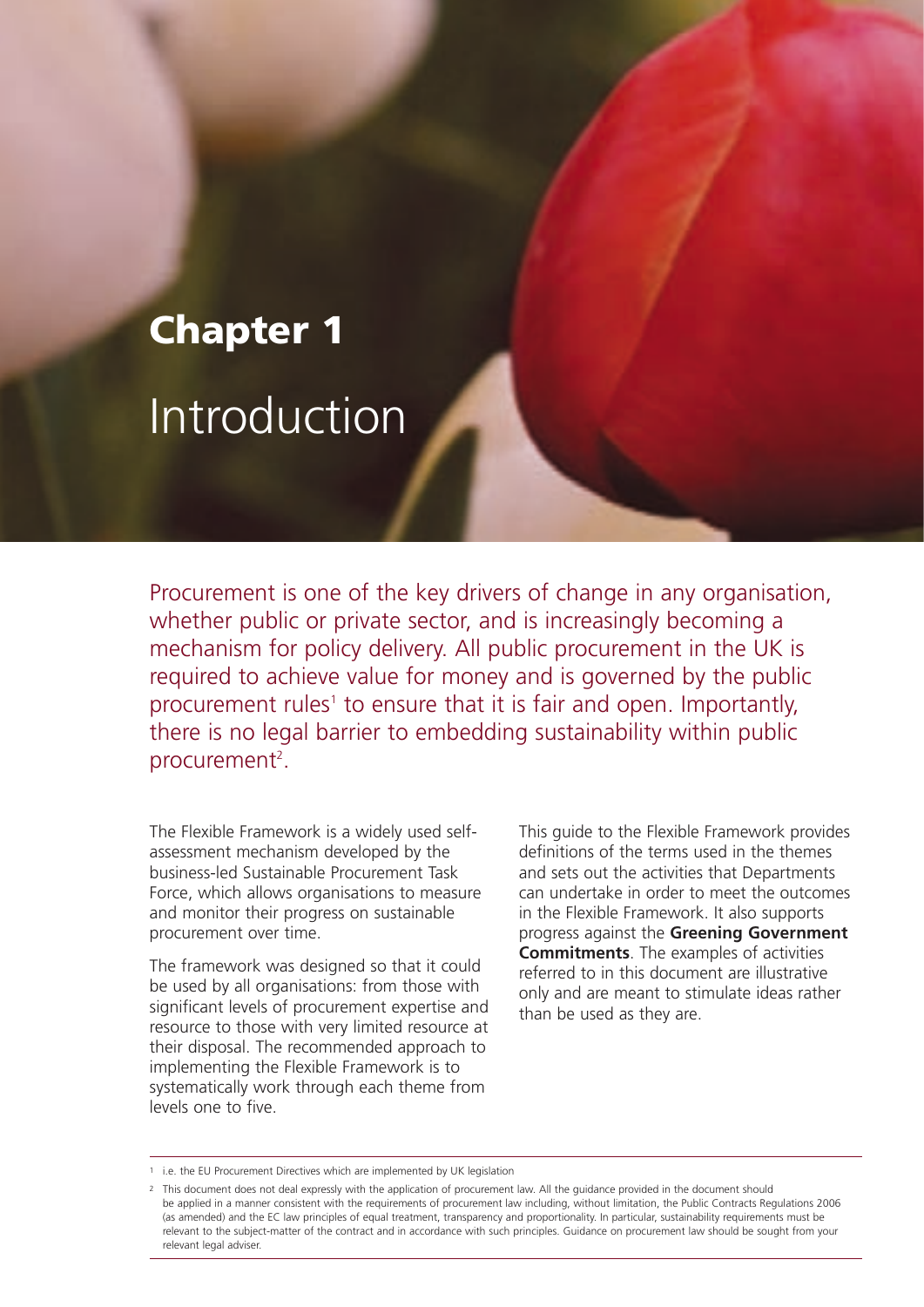This guide is a concise version of the Flexible Framework Solution which is an electronic guidance package which supports the implementation of the Flexible Framework across the procurement cycle. You will find that the Flexible Framework Solution expands on the suggested activities and provides further detail on the examples and definitions. It is also a project assessment tool that can support implementation of the Flexible Framework in a structured and methodical way and which enables you to assess and record your progress. We hope that this guide will lead you into the Flexible Framework Solution which can be obtained from www.defra.gov.uk. See Annex for further information.

Whilst use of this guide and the Flexible Framework Solution Package is voluntary, it covers activities and reporting requirements which are **mandatory** under the Greening Government Commitments for central Government (including compliance with Government Buying Standards). Therefore if your organisation is included in the scope of the Greening Government Commitments (GGC) and your organisation chooses not to adopt the FF Solution for either training or assessment you will need to ensure that your performance against the sustainable procurement requirements in the GGC are recorded elsewhere.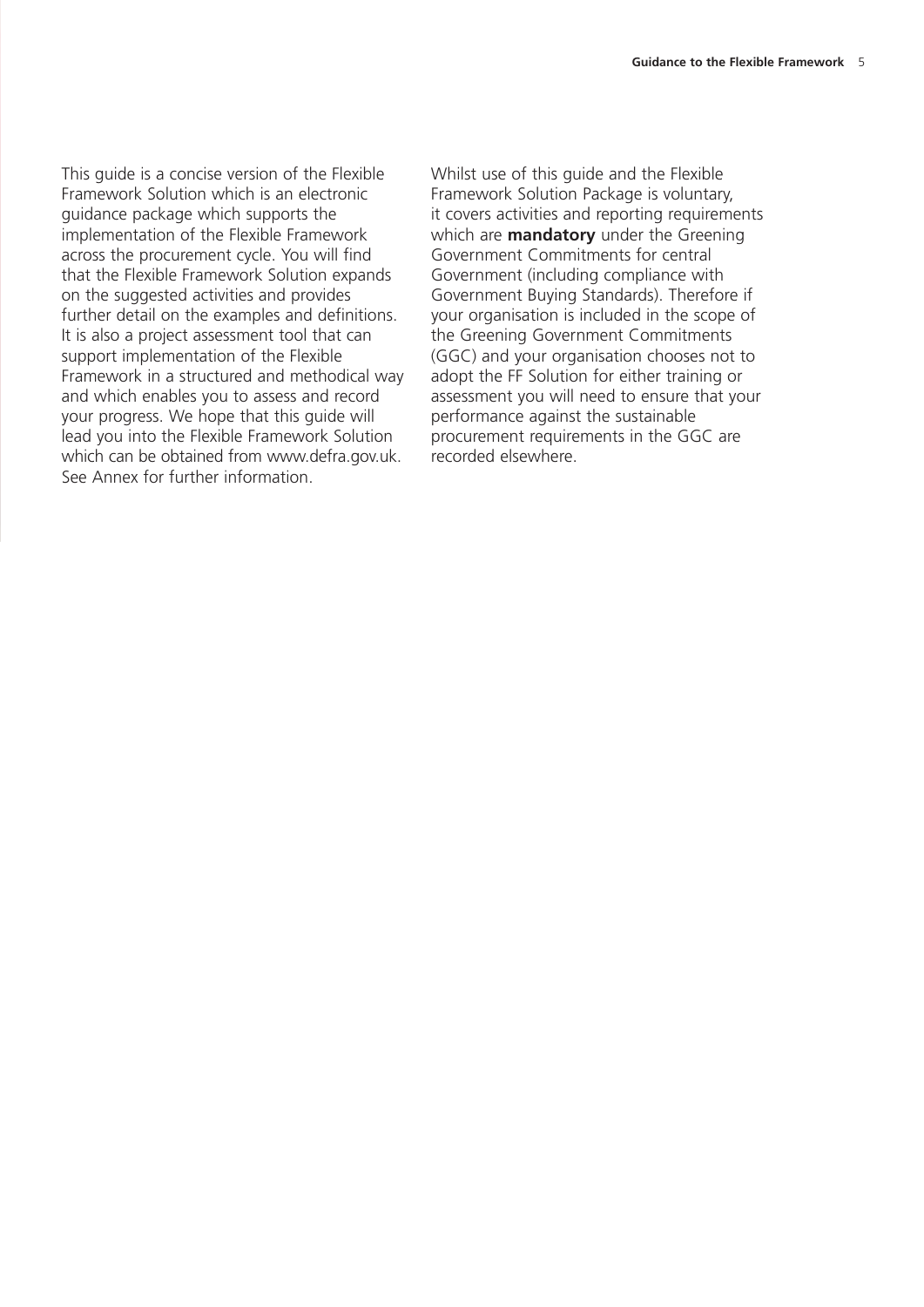# **Chapter 2** People

This theme focuses primarily on training and capacity building. Your organisation should try to have a mechanism in place to identify and address training needs for staff (e.g. Training Needs Analysis or Training Plan) which sets out which staff roles are defined as key and why and how and when all relevant staff needs will be met. Training can be classroom-based, online, as part of job-shadowing or desk training. All training should be regularly reviewed and revised. It may be useful to "buddy up" with another organisation to jointly meet training needs.

Training should be made accessible and communicated to all staff; staff should be aware of their training requirements. You should consider baselining working knowledge of sustainable procurement principles across the organisation; you can then test progress through staff surveys. The different types of training covered in this theme are summarised below:

#### Induction programme (Level 1)

- Should make clear how soon after new staff arrive, the induction should be delivered.
- Could be specific and tailor-made for the procurement team, or generic and part of a wider organisational induction package.

• Should cover sustainability in as much depth as is appropriate.

#### Basic training (Level 1)

- Should explain how sustainability can be taken into account across the procurement cycle (within the public procurement rules).
- Can be classroom-based, online or coaching and can vary in length.
- Should aim to include an evaluation and monitoring process.

#### Advanced training (Level 2)

In addition to the requirements of basic training, this should: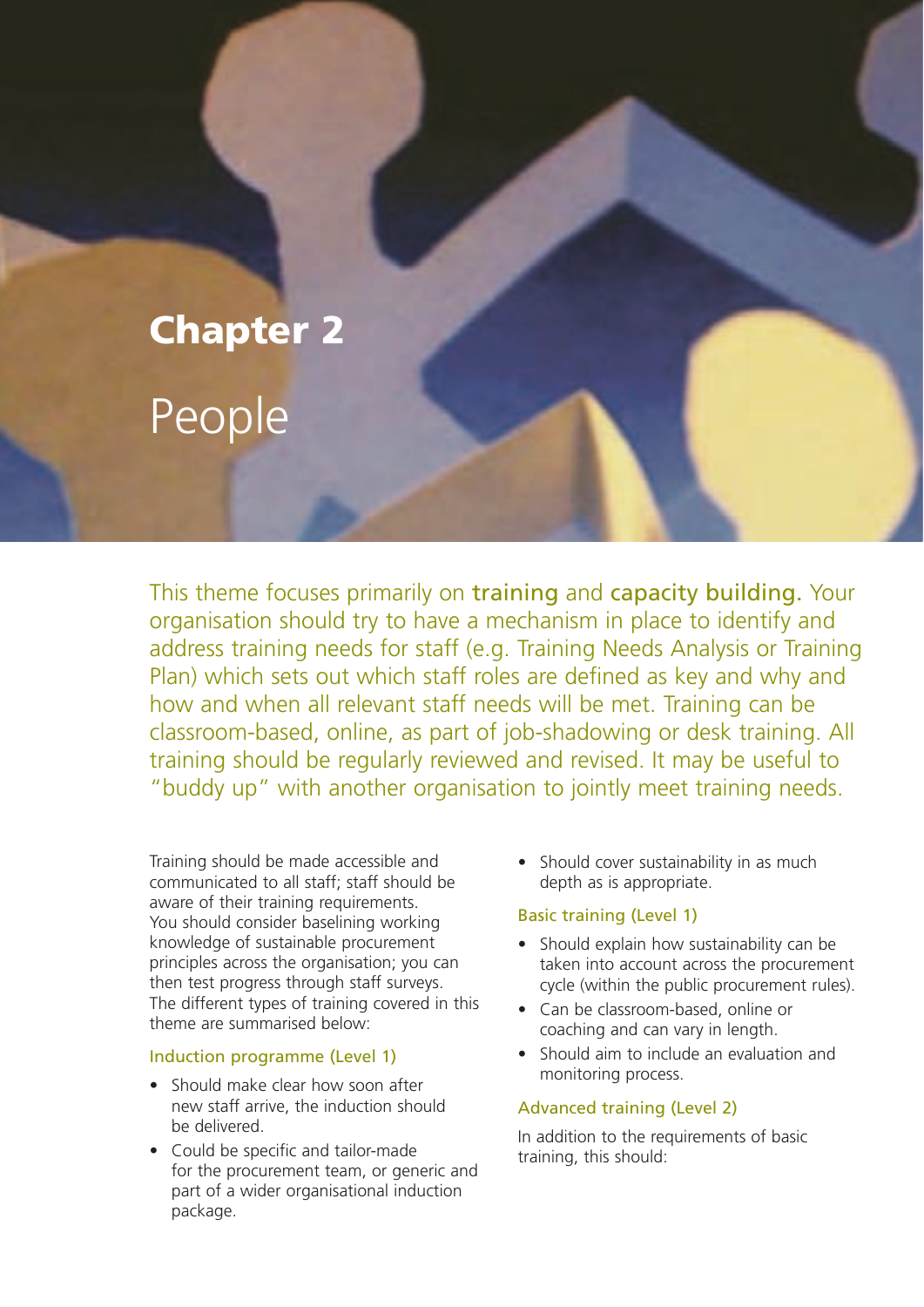- Give key staff the confidence to embed sustainability considerations into their work (by informing them about tools and encouraging them to contribute ideas).
- Include references to key Government policy priorities (such as GBS) and any relevant EU initiatives.
- It is recommended that it be delivered through classroom-based training with an evaluation mechanism.

It may also include separate sessions on specific issues such as Equality Impact Assessments. Training may be delivered by external providers or 'in-house.'

### Targeted refresher training (Level 3)

- For individuals whose areas have seen recent policy changes and to keep key staff up to date with sustainable procurement policy
- Part of Continuous Professional Development, be communicated to all personnel, and allow for feedback
- Could also be part of a wider training programme across the organisation, based on the National Sustainable Public Procurement training programme which includes a *Train-the-Trainer* approach.

# **People Level 1**

**Sustainable Procurement champion identified. Key procurement staff have received basic training in Sustainable Procurement principles. Sustainable Procurement is included as part of a key employee induction programme.**

#### Sustainable Procurement champion identified.

The sustainable procurement champion:

- Should be a **senior figure** within the organisation that can influence decision making (e.g. a Management Board member or Procurement/Commercial Director with responsibility for sustainable procurement).
- Should have their **name and responsibilities** clearly documented.
- Could be more than one person with an explanation of how responsibilities are split.

#### Key procurement staff have received basic training in Sustainable Procurement principles.

Please see the Government Procurement Service's **definition of a 'procurement professional'**. Key procurement staff could also include staff from full time procurers with responsibility for high impact procurements, sourcing managers to tactical sourcing staff. It could also be a member of staff in each unit, if your organisation's procurement is dispersed. Key procurement staff do **not** necessarily have to be defined by name; a list of key *roles* is equally appropriate.

#### Sustainable Procurement is included as part of a key employee induction programme.

It is important to ensure that you have a clear idea of who your key employees are. The definition of key employees goes beyond procurement staff, for example to Estate Managers or major internal clients.

You can demonstrate achievement of this requirement by providing evidence that key employees joining the organisation during the reporting period have successfully completed the induction programme, or that sustainable procurement messages have been embedded in the organisation-wide induction programme.

# **People Level 2**

**All procurement staff have received basic training in sustainable procurement principles. Key staff have received advanced training on sustainable procurement principles.**

#### All procurement staff have received basic training in sustainable procurement principles.

Procurement is a process that may involve the skill set of several people from beginning to end.

As well as key staff **all** procurement staff could include: designers, budget holders, specifiers, internal clients, contract managers, and all other staff with responsibility for shaping procurement decisions.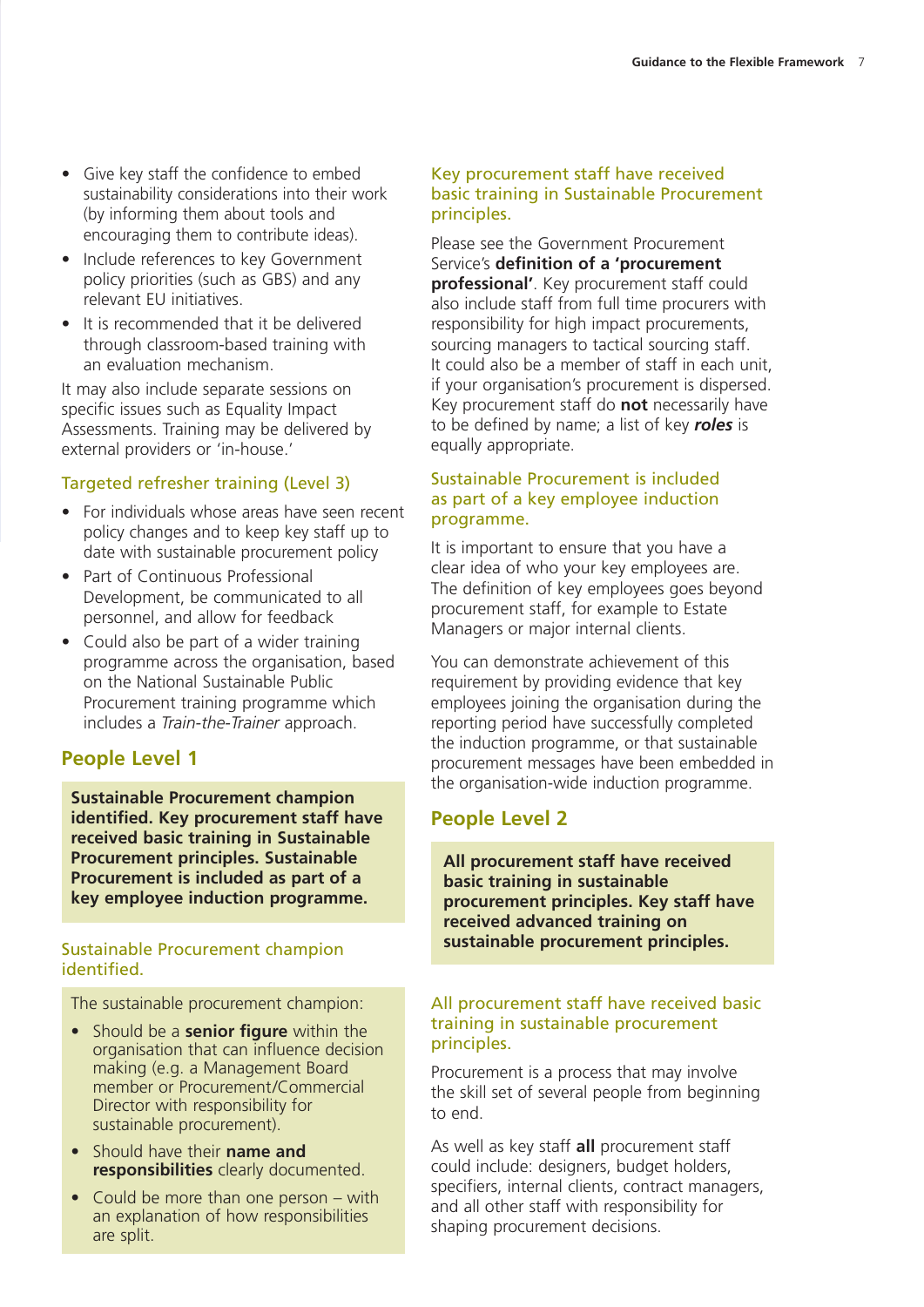Where possible it is recommended that all procurement staff, in post for six months or more, should have received basic sustainable procurement training. Whilst there may be exceptions to this – i.e. staff that are critical to a high sustainability impact project – where good practice would be to ensure that they receive basic training immediately.

#### **E-Learning**

**Training** in sustainable procurement is now available through the **National Sustainable Public Procurement Programme** which explains how to embed sustainability throughout the procurement cycle. There are also specific modules for carbon literacy and food. See: http://sd.defra.gov.uk/advice/public/buying/

The Department of Health has overall policy responsibility for sustainable procurement within the NHS and has commissioned an e-learning training package for the NHS. The training is targeted at initial awareness raising on environmental and social issues in procurement. For further information please contact:

sustainable.procurement@dh.gsi.gov.uk

For larger organisations it may be challenging to meet this requirement. It would be acceptable to ensure that basic training is accessible by all procurement staff with evidence that the organisation is making a commitment to train as many as possible. Evidence in support of this requirement could be provided by: progress against commitments made in the Training Plan (if in place); records of training sessions completed (including numbers and evidence of effectiveness of training); or personal development plans. In addition, you may wish to develop an approach to raising awareness in sustainable procurement across the whole organisation (not just for procurement staff), which will pave the way for reaching future levels in the Flexible Framework.

#### Key staff have received advanced training on sustainable procurement principles.

• **target** key procurement staff for advanced training.

• key staff to take responsibility for **development of own knowledge.**

The type of evidence that would demonstrate achievement of this requirement includes: progress against commitments made in the Training Plan (or for key procurement staff in their Continuous Professional Development Log) or records of training sessions completed, including numbers.

# **People Level 3**

**Targeted refresher training on latest sustainable procurement principles. Performance objectives and appraisal include sustainable procurement factors. Simple incentive programme in place.**

#### Targeted refresher training on latest sustainable procurement principles.

- **target** key staff or those affected by recent policy changes, or
- part of a **Continuous Professional Development** (CPD) programme focussed on sustainable procurement

At this level staff training needs will have been identified and addressed on a regular basis, in line with the Training plan and staff requiring refresher training will have been identified. Any description/documentation of the training programme (for instance presentations or feedback forms), is useful evidence to demonstrate achievement of this requirement. The training may only need to be a couple of hours long, delivered online or it could be part of a wider training programme delivered across functions.

#### Performance objectives and appraisal include Sustainable Procurement factors

- **personal objectives** include a reference to sustainability or sustainable procurement and the outcomes that need to be achieved. All procurement staff should aim to have generic personal development objectives for sustainable procurement.
- **sustainability achievements** are reflected in the **annual appraisal** for procurement staff.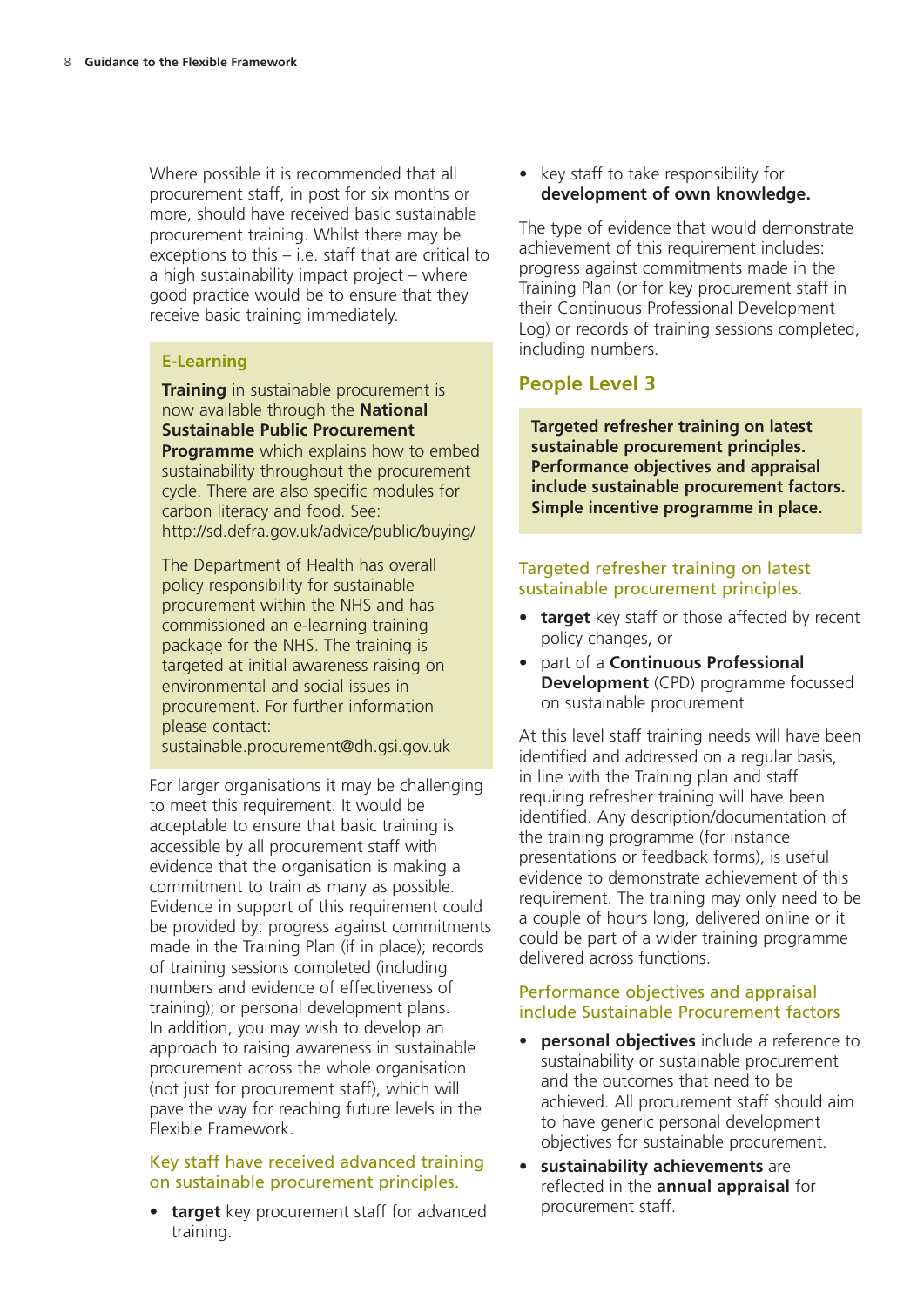#### **Performance Objectives**

Performance objectives, should be in place for all staff in post for longer than six months (permanent and interim). They should be SMART, with particular emphasis on 'measurable' so that staff can demonstrate (with evidence) that they have achieved them. *Please note that people can refuse to have their performance evaluated against an objective for which they have not received any form of training or support.*

#### Simple incentive programme in place.

Staff should feel supported and rewarded. Staff incentives may be part of your organisation's wider performance related reward scheme, or a specific scheme for the procurement team3. The scheme may be specifically related to sustainability. Success should be noted in appraisals.

A simple incentive programme could include:

- **acknowledgement** of success and accomplishment e.g. performance related bonus or a thank you letter from senior management.
- access to **career opportunities.**

#### **Staff Incentivisation**

See Flexible Framework Solution for example.

#### **People Level 4**

**Sustainable Procurement included in competencies and selection criteria. Sustainable Procurement is included as part of employee induction programme.**

#### Sustainable Procurement included in competencies and selection criteria.

- **embed** in the way existing staff are developed.
- incorporate in **recruitment** of new staff.

#### **Competencies**

Sustainability or sustainable procurement considerations could be reflected in the competency framework for the whole organisation or specifically for posts in procurement. You should be able to use this framework to measure performance of secondees and interim staff. Sustainability issues could also be further integrated in Human Resource policies, e.g. by linking sustainability objectives to workforce skills planning.

#### **Selection Criteria**

Recruitment, for relevant staff, should reflect your organisation's objectives with regard to sustainable procurement. The selection criteria may be generic sustainability selection criteria for the whole organisation or job-specific. They should be part of the recruitment process in procurement/commercial/finance teams and link to the organisation's policy objectives. It may be appropriate to explore not only past experience but also commitment to improve understanding in the future. For certain procurement roles (e.g. Head of Procurement) it could be deemed an appropriate requirement that the applicant has prior experience in sustainable procurement.

#### Sustainable Procurement is included as part of employee induction programme.

- **build capacity** across the organisation.
- incorporate in **recruitment of new staff.**

Almost every member of staff will at some point purchase something or ask the procurement team to help them procure a service. Your organisation should consider that new staff, intending to be in post for more than twelve months, should undergo induction within a set period of time from joining (e.g. one month).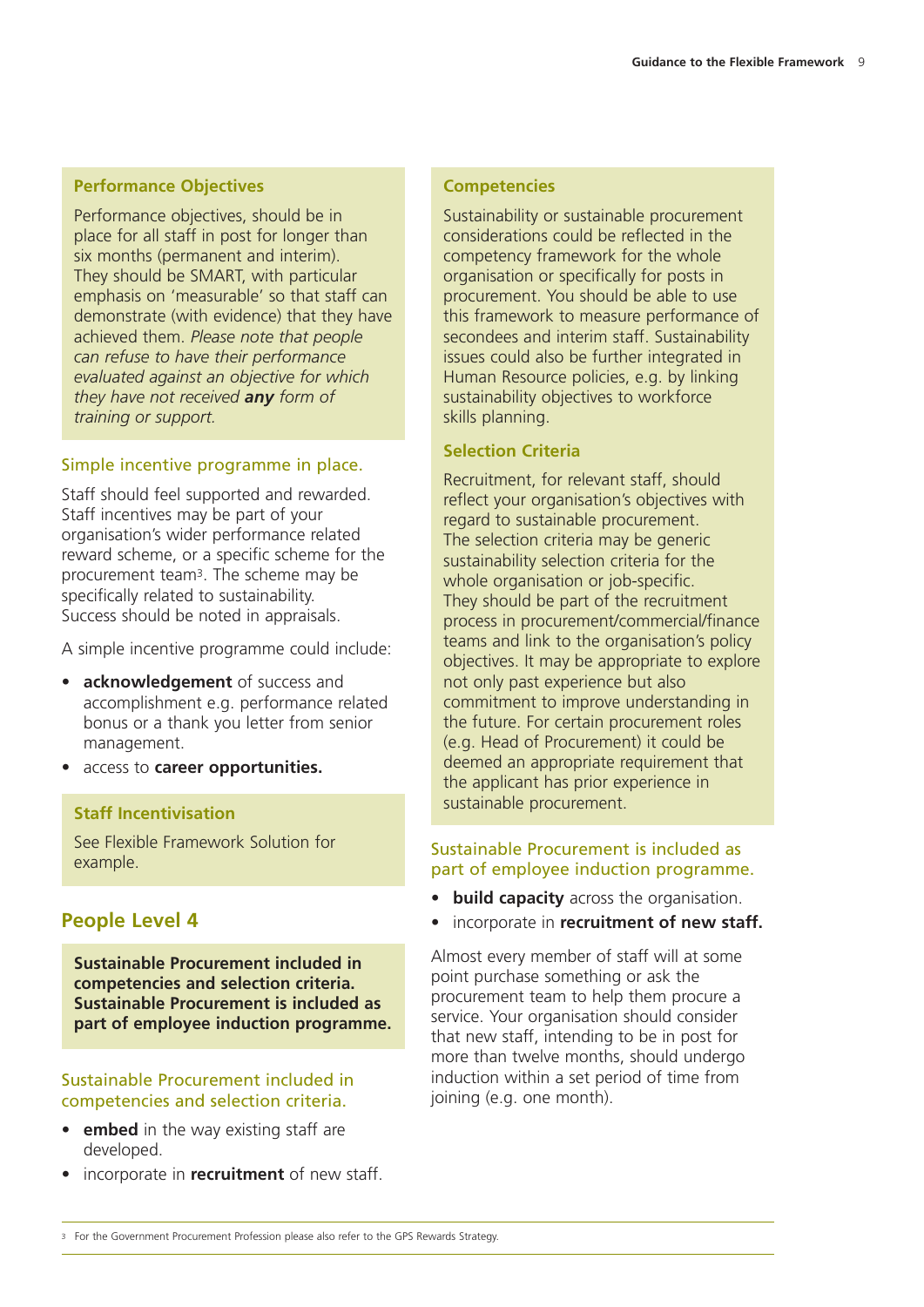## **People Level 5**

**Achievements are publicised and used to attract procurement professionals. Internal and external awards are received for achievements. Focus is on benefits achieved. Good practice shared with other organisations.**

#### Achievements are publicised and used to attract procurement professionals.

You could:

- share **good practice** externally e.g. through best practice groups and annual reporting.
- undertake **benchmarking** exercises to baseline and plan improvement, with the aim of being recognised by peers as a centre of good practice in sustainable procurement.
- explore whether your organisation is **attracting** (or how it could attract) **candidates** with an interest in sustainable procurement – develop approaches to capture **why people apply** for posts.
- advertise job descriptions that specifically mention sustainable development and procurement achievements.

#### Internal and external awards are received for achievements.

Nominations may be for teams or individuals that are recognised for, and assessed on the benefits delivered in relation to sustainability (not just on good procurement case studies).

#### Focus is on benefits achieved.

Leading organisations should have high levels of awareness across staff and roles: staff recognise the benefits of sustainable procurement and proactively seek to improve performance.

In addition to tracking the effectiveness of training and staff understanding of sustainable procurement you could, for example, also establish a system to capture procurers contribution towards GGC targets and wider sustainability objectives including the GBS and measuring supply chain impacts.

#### Good practice shared with other organisations.

You could share good practice with a variety of audiences through:

- **workshops** or conference **seminars.**
- developing good **case studies** (with an emphasis on people development and behaviour change and long term cost savings).
- using a central hub for sharing good practice.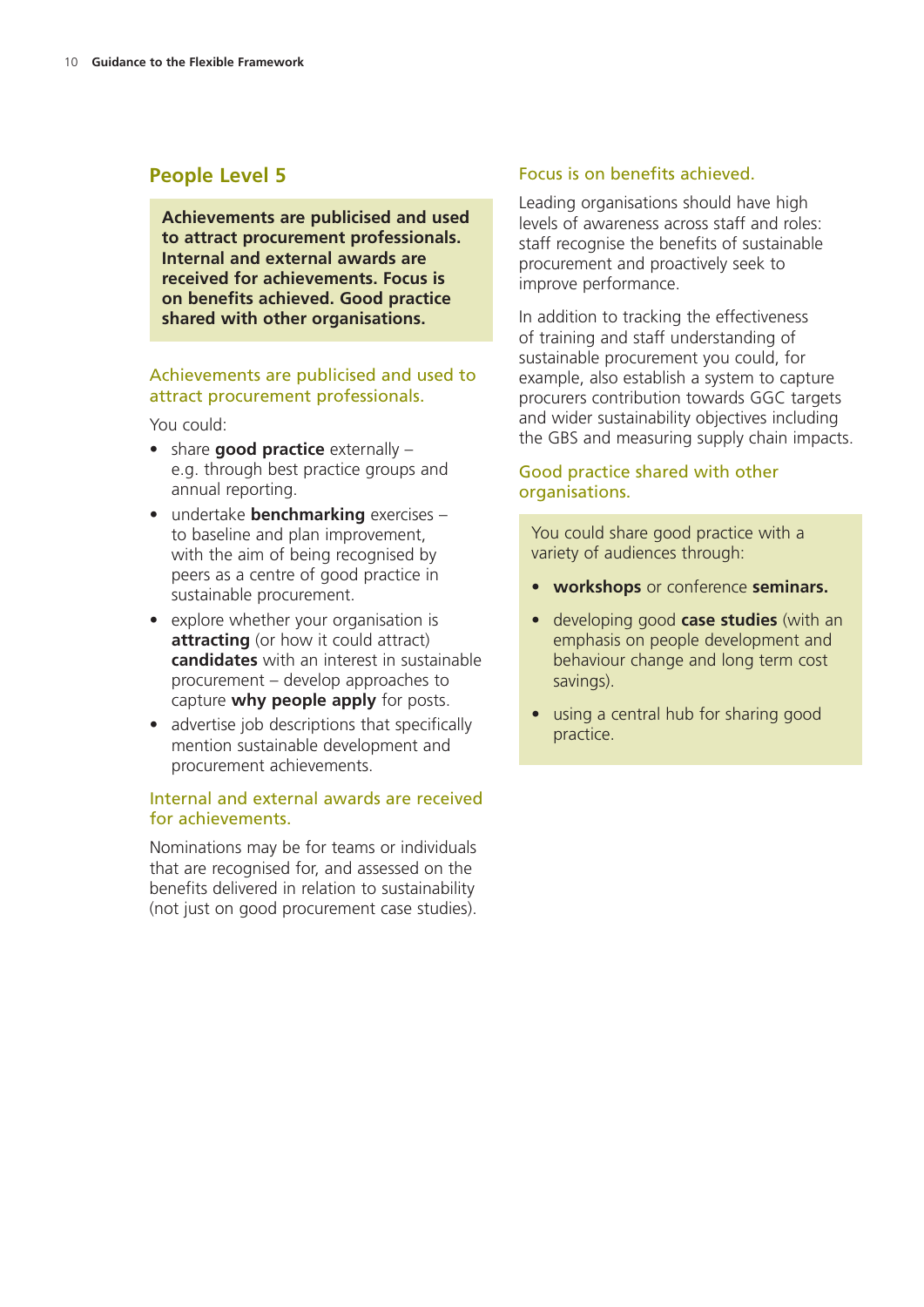# **Chapter 3**

# Policy, Strategy and Communications

In this theme we address embedding sustainability into procurement through policy and strategy<sup>4</sup>, underpinned by good communications. The key milestones in doing this are summarised below.

The first step is setting **overarching sustainability objectives for procurement** for your organisation and ensuring your procurement/commercial team is fully aware of sustainable procurement policy. These may be driven from key Government priorities (such as the Greening Government Commitments framework) as well as areas of importance to your organisation's outputs (such as Public Service Agreements).

These overarching sustainability objectives can then be used to direct specific activities, through your sustainable procurement policy and strategy. The **sustainable procurement policy** may be generic or may refer to specific issues/initiatives (e.g. GGC). Alternatively, incorporating sustainability within the main procurement policy is an indicator of further integration of sustainability within the organisation's procurement.

#### The **sustainable procurement strategy**

**(SPS)** builds on, and goes beyond, the policy and it should include a mechanism for regular review. The SPS need not be a separate strategy if the organisation already has an adequate procurement or commercial strategy for sustainability. The strategy has more "buy in" if developed with the involvement of stakeholders. It should:

- Set out the overarching sustainability objectives (and how these fit with wider organisation objectives) and key objectives of category strategies as appropriate.
- It should address: risk, process integration, marketing, supplier engagement and measurement.
- Be communicated widely within the organisation and be available externally.

4 This guidance treats policy as the destination and strategy as the means of getting there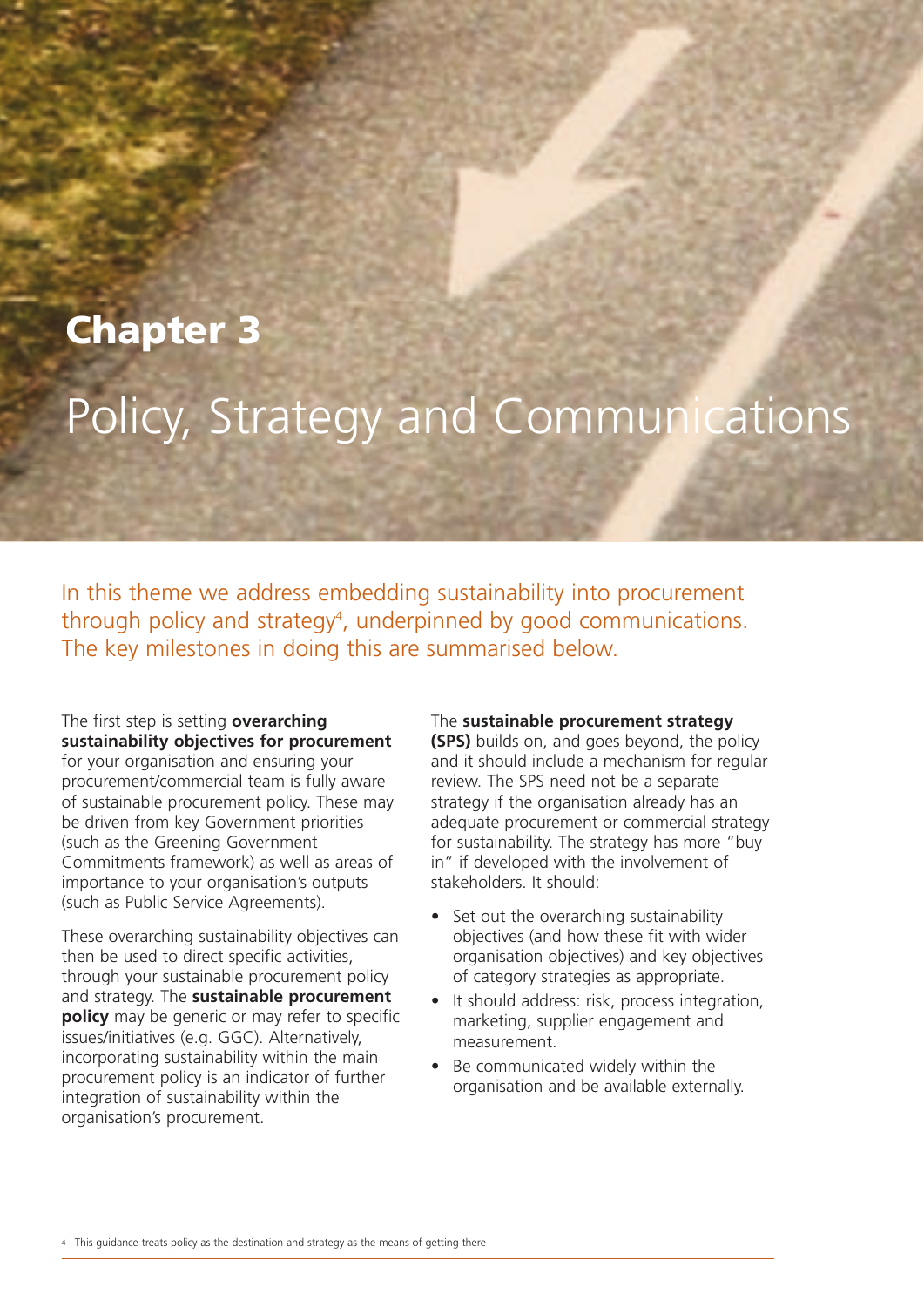**Communication** is key for both policy and strategy:

- Key staff, suppliers and stakeholders should be aware of, and have been involved in the development of either documents.
- Use active and passive communication channels, potentially supported by a communications strategy (different methods will work for different stakeholders).
- Use (or establish) channels between the procurement function and the rest of the organisation.
- Use a feedback loop to keep improving your communications.

# **Policy, Strategy and Communications Level 1**

**Agree overarching sustainability objectives for procurement. Simple sustainable procurement policy in place endorsed by CEO. Communicate to staff and key suppliers.**

#### Agree overarching sustainability objectives for procurement.

As evidence of meeting this requirement your organisation could provide their agreed sustainability objectives for procurement.

#### Simple sustainable procurement policy in place endorsed by CEO.

- develop a **sustainable procurement policy**; or
- **adapt** an existing procurement policy that includes **sustainability.**

A simple sustainable procurement policy **or** a procurement policy that incorporates sustainability considerations should be in place and endorsed by the highest ranking official within the organisation (equivalent to CEO).

#### **Sustainable Procurement Policy**

The North West Development Agency's Sustainable Procurement policy represents the collaboration of a number of authorities in the region. It has senior level endorsement, one main aim that is clearly stated, and five key principles that are important to the region. See Flexible Framework Solution for further details.

You can also find useful information on how to direct sustainable procurement in an organisation with Defra's sustainable procurement policy http://www.defra.gov.uk/corporate/about/pr ocurement/

#### Communicate to staff and key suppliers.

- make key procurement staff **aware** of the sustainable procurement policy.
- use stakeholder analysis to **identify** their key players.
- develop a **communications plan.**
- establish **feedback loops.**

Policies have to be actively communicated (in addition to being made public) to be effectively implemented.

### **Policy, Strategy and Communications Level 2**

**Review and enhance sustainable procurement policy, in particular consider supplier engagement. Ensure it is part of a wider Sustainable Development strategy. Communicate to staff, suppliers and key stakeholders.**

#### Review and enhance sustainable procurement policy, in particular consider supplier engagement.

- engage with relevant **stakeholders** to review your policy.
- **integrate** sustainability into your organisation's main procurement policy.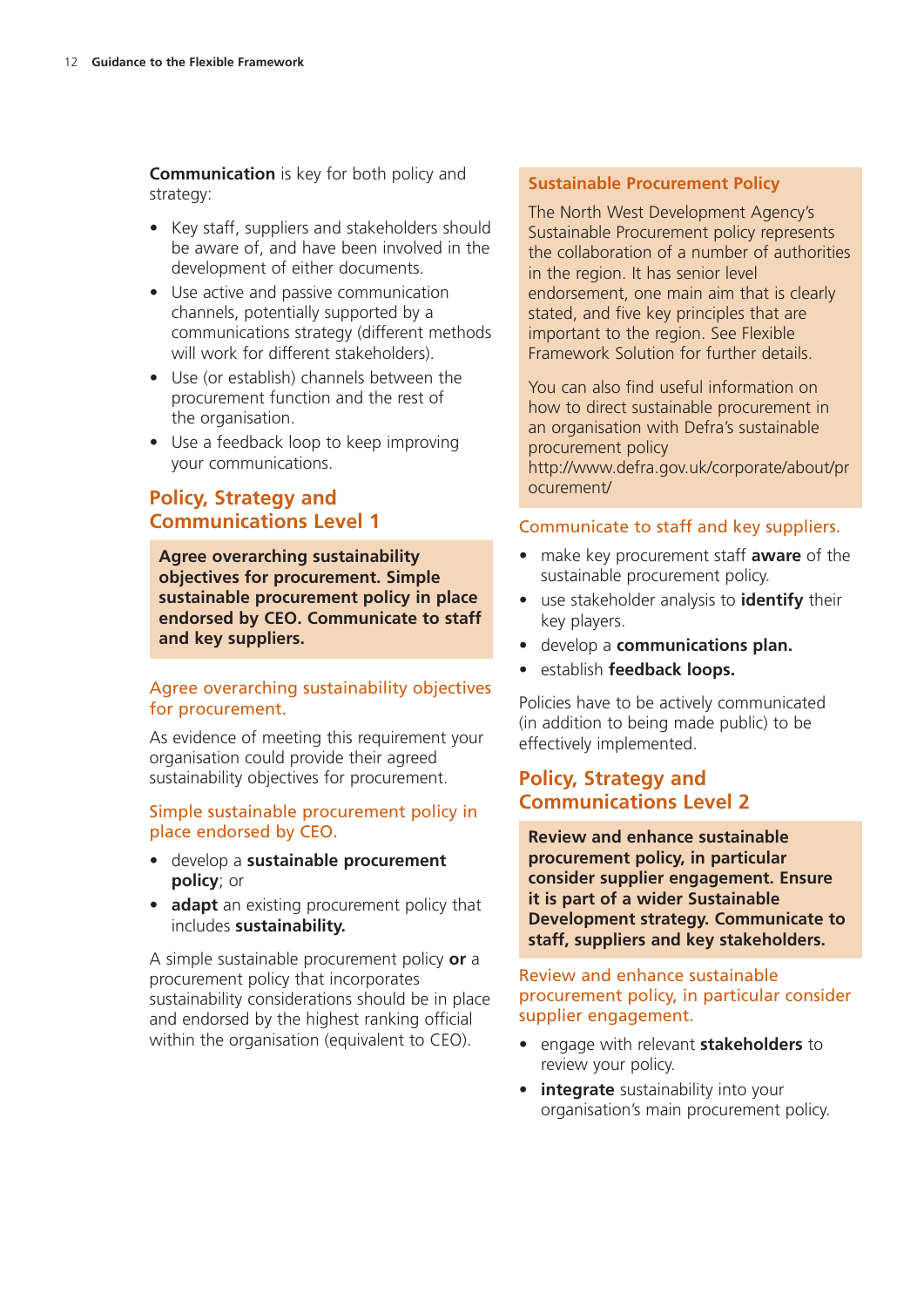Enhancing a simple policy will normally require engaging with stakeholders to incorporate more detail (e.g. on resource efficiency). Ideally, the revised policy should be signed off by a senior official such as the CEO or Permanent Secretary.

#### Ensure it is part of a wider Sustainable Development strategy.

• **Sustainable Development strategy** should link to the role of procurement.

The sustainable procurement policy should form part of, or link with, a wider Sustainable Development Strategy. Your organisation should have a documented approach to delivering sustainable development objectives that links to the role of procurement (such as a sustainable development strategy or a Sustainable Development Action Plan). Alternatively, the organisation's Corporate Strategy may incorporate sustainability considerations and links to the sustainable procurement policy.

#### Communicate to staff, suppliers and key stakeholders

The communication strategy should include **raising awareness** on sustainable procurement across the organisation through awareness events that are open to all staff. Surveys could be used to inform you of the effectiveness of communications and assess levels of awareness of sustainability objectives and targets.

### **Policy, Strategy and Communications Level 3**

**Augment the Sustainable Procurement policy into a strategy covering risk, process integration, marketing, supplier engagement, measurement and a review process. Strategy endorsed by CEO.**

#### **Sustainable Procurement Strategy**

MoD's Sustainable Procurement Strategy is a useful example that relates operational needs with the concept of sustainability. See Flexible Framework Solution.

The Sustainable Procurement strategy should set out the overarching sustainability objectives and describe how these fit with wider organisation objectives. Your Permanent Secretary or CEO should endorse your sustainable procurement policy.

## **Policy, Strategy and Communications Level 4**

**Review and enhance the Sustainable Procurement strategy, in particular recognising the potential of new technologies. Try to link strategy to Environmental Management System and include in overall corporate strategy.**

#### Review and enhance the Sustainable Procurement strategy (SPS), in particular recognising the potential of new technologies.

- regular **review** and **evaluation** mechanism in place to measure progress against the SPS.
- link the strategy to **innovation** plans.

The review of the strategy should be informed by an evaluation of the organisation's progress against its existing strategy and any revised strategy should be signed off by the CEO/Permanent Secretary. A process to capture feedback from stakeholders should also feed into the review.

The SPS should address new challenges (such as adaptation to climate change) and encourage innovation. You could also encourage the integration of sustainable procurement within other organisational strategies such as innovation and cost effectiveness.

#### Try to link strategy to Environmental Management System and include in overall corporate strategy.

Your organisation's corporate strategy should set out the importance of sustainable procurement. Further integration of sustainable procurement with other policies and strategies, or the EMS, is desirable (and *required*) for Central Government.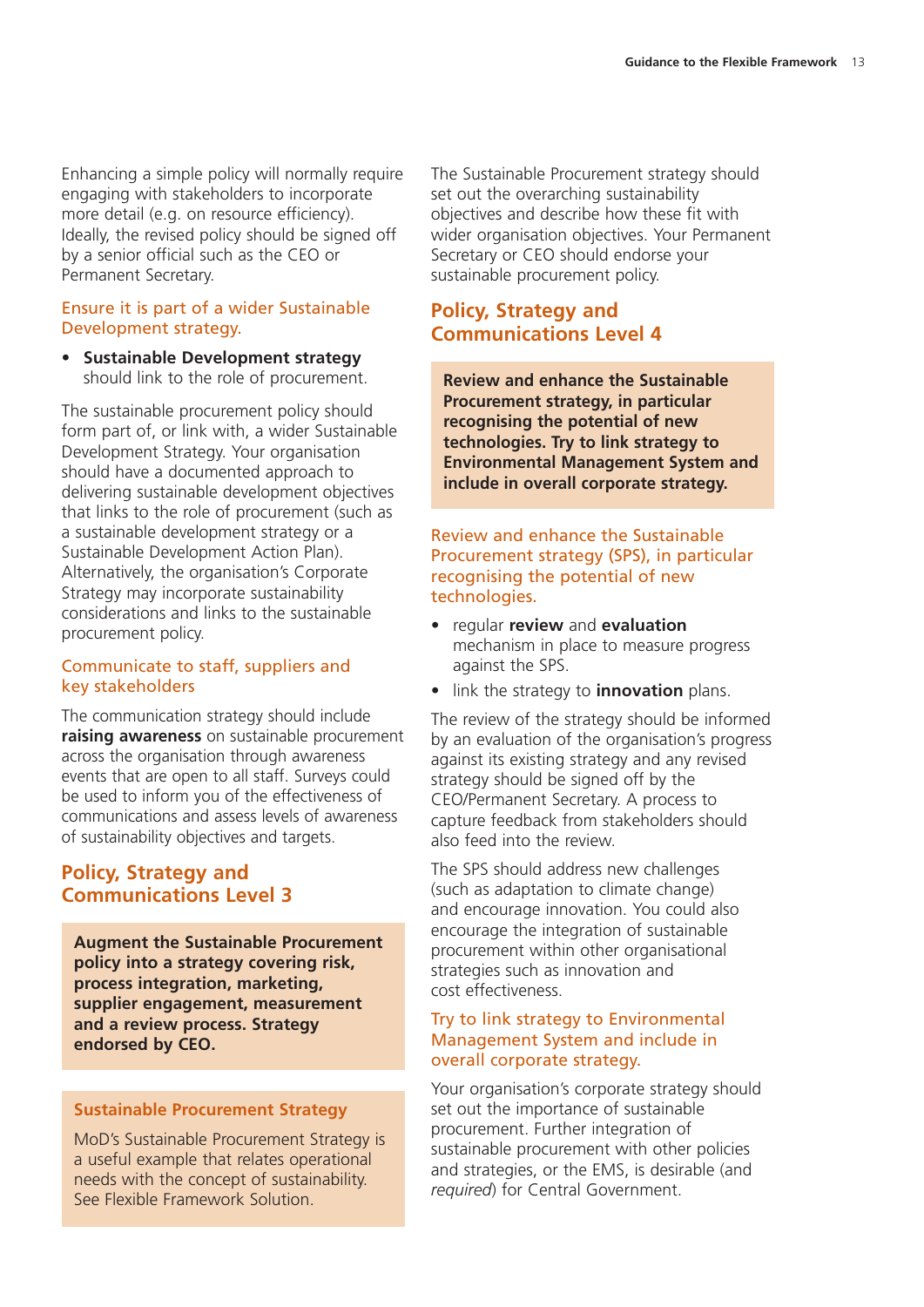Communication to internal staff should begin to describe tangible benefits (see the measurement and results section). Your organisation could also explore the use of Corporate Reporting to collate and present benefits of sustainable procurement.

### **Policy, Strategy and Communications Level 5**

**Strategy is reviewed regularly, externally scrutinised and directly linked to organisations' EMS. The Sustainable Procurement strategy recognised by political leaders, is communicated widely. A detailed review is undertaken to determine future priorities and a new strategy is produced beyond this framework.**

#### Strategy is reviewed regularly, externally scrutinised and directly linked to organisations' EMS.

- select number of relevant stakeholders to **scrutinise the strategy** (e.g. suppliers, peers, advisory committees).
- continue to identify and **establish connections** with other policies.

Evidence of meeting this level could be that progress against the SPS is reported to the Board, or by demonstrating that the Board is committed to continuously improving the sustainability of the organisation and its procurement. Your approach to improvement should be open and transparent.

#### The Sustainable Procurement strategy recognised by political leaders is communicated widely.

Recognition may come directly from your peer group or leaders, or indirectly by similar organisations using your strategy as an example. Information on achievements and progress should be made available externally as an example of best practice.

You should continue to build on your communications efforts through: regular stakeholder analysis, updating your communications plans and making the most of internal communications channels. Suppliers should be informed of all relevant policy changes and potential impacts within a defined number of weeks.

#### A detailed review is undertaken to determine future priorities and a new strategy is produced beyond this framework.

The review should seek views from all stakeholders and should take into account issues arising as a result of involvement in cross-Departmental (or industry) groups. The strategy and supporting planning may set goals beyond the Flexible Framework and focus on procurement delivery and compliance.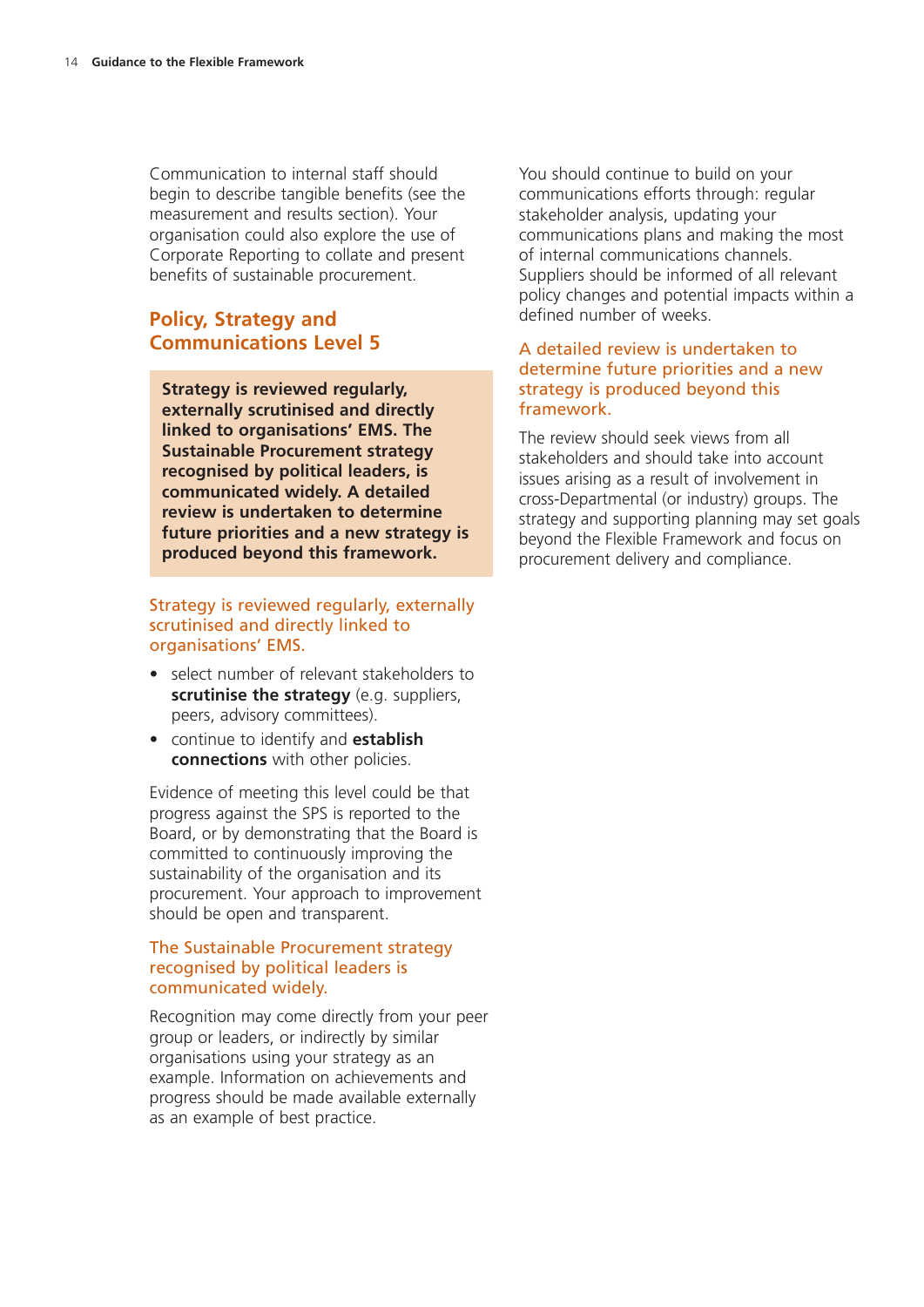# **Chapter 4**

# Procurement Process

This theme focuses on embedding sustainability into the procurement process. The key ways in which this can be done are summarised below.

Conducting **expenditure analysis and prioritisation,** including sustainability considerations, is the first stage. The **Sustainable Procurement Task Force methodology** (or similar) should be used to determine priorities by commodity type. This is available on Defraweb http://sd.defra.gov.uk/advice/public/ nsppp/prioritisation-tool/). These considerations will inform the development of category and commodity strategies. Prioritisation of spend should be done on a regular basis in line with budget cycles (Comprehensive Spending Review) to inform future direction.

Sustainability risks are a list of possible impacts that the organisation will be using as a starting point for a sustainability risk assessment. Another important element is conducting **sustainability risk analysis** for high profile contracts. Sustainability risks should as a minimum include GGC, GBS and key Government policy priorities, along with issues that may be specific to your organisation. As a starting point, you should develop a toolkit or methodology to evaluate purchases against a set of policy areas.

A risk assessment will identify responsible owners for managing the sustainability impacts of a purchase. Sustainability risk mitigation plans could be agreed with project managers, specifiers, and engineers etc to ensure that these risks are managed throughout the procurement process. Contract managers could also be involved in the procurement of high impact contracts.

You will also need to agree a suite of **targets** with key suppliers. They should be bilaterally agreed and aimed at improving performance. Ideally they should be embedded in contracts but voluntary targets can be agreed with suppliers. For example in an existing print management contract the organisation had not specified GBS compliance but was now working with the supplier(s) on a voluntary basis to achieve X% compliance.

With a view to the GGC a company could provide information on the carbon emissions associated with providing a product or service to your organisation. Defra/Decc *Guidance on how to measure and report greenhouse gas emissions* is a useful introduction on how this can be achieved.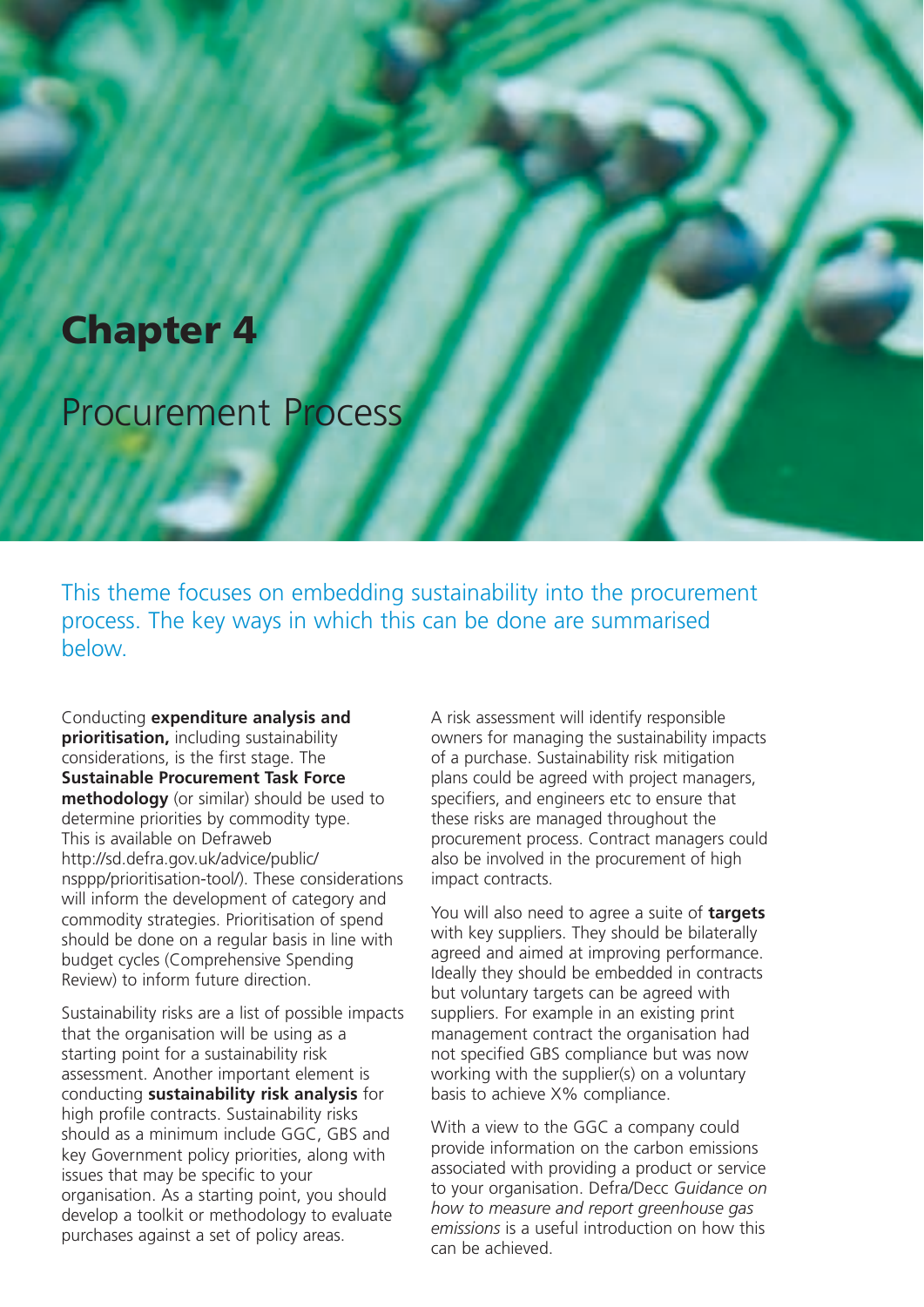These can also be in the form of **Key Performance Indicators** (KPIs). Reporting against these can be incorporated within sustainable category and commodity reporting. Some organisations may wish to cascade appropriate targets to Tier 1 and 2 suppliers following supply chain mapping (covered under Engaging Suppliers). Targets could monitor the performance of a supplier's internal practices, where appropriate, or of the whole of the supply chain.

A **whole-life cost** (WLC) approach should be adopted for high impact purchases in line with public procurement rules. Wider costs and benefits, including sustainability, should be part of the decision making process. Life-Cycle Analysis supports a WLC approach and life-cycle costing should be used where appropriate, particularly for high impact procurements. Organisations may find the resource implication of such approaches an opportunity to work and share information with others.

*Please note that suppliers and procurers should be made aware that any agreement or activity which takes place outside the procurement process to encourage more sustainable practices in the supply chain is on a voluntary basis.*

#### **Procurement Process Level 1**

**Expenditure analysis undertaken and key Sustainability impacts identified. Key contracts start to include general Sustainability criteria. Contracts awarded on the basis of value-formoney, not lowest price. Procurers adopt Government Buying Standards.**

#### Expenditure analysis undertaken and key Sustainability impacts identified.

- need good understanding of **spend profile.**
- high level sustainability **prioritisation** of spend.

Your organisation should have a good enough understanding of its spend profile and be able to provide information on the amount spent by category. Government Procurement Card spend should be accounted for, although at this stage it may not be possible to allocate it by commodity. The results of the spend analysis should divide the overall spend into key sectors/spend types and list these by level of expenditure.

High level sustainability prioritisation of spend may be done by (for example) evaluating the spend categories against key Government policy priorities or cross referencing between the spend categories and the **Sustainable Procurement Task Force** priority categories. As evidence of having achieved this requirement your organisation could present a high-level spend analysis and a high-level sustainability assessment of spend.

#### Key contracts start to include general sustainability criteria.

Your organisation should outline which contracts it defines as key and how this selection was made. It could be those with high sustainability impacts, high cost or involving long-term agreements. Evidence for this could be demonstrated by (for example) a checklist of environmental, social and economic considerations for each stage of the procurement process and by contracts where this is reflected in Terms and Conditions.

#### **Simple Risk Assessment**

The Land Registry have developed a quick. Excel-based tool that calculates the overall risk profile of a procurement. For further information please contact the Land Registry Corporate Reporting Team.

#### Contracts awarded on the basis of value-for-money<sup>5</sup>, not lowest price.

This requirement could be met through: reporting where Most Economically Advantageous Tender (MEAT) was not used or through regular spot checks on the award criteria.

Defined by HMT securing the best mix of quality and effectiveness for the least outlay over the whole lifetime of the goods or services, from purchase through to disposal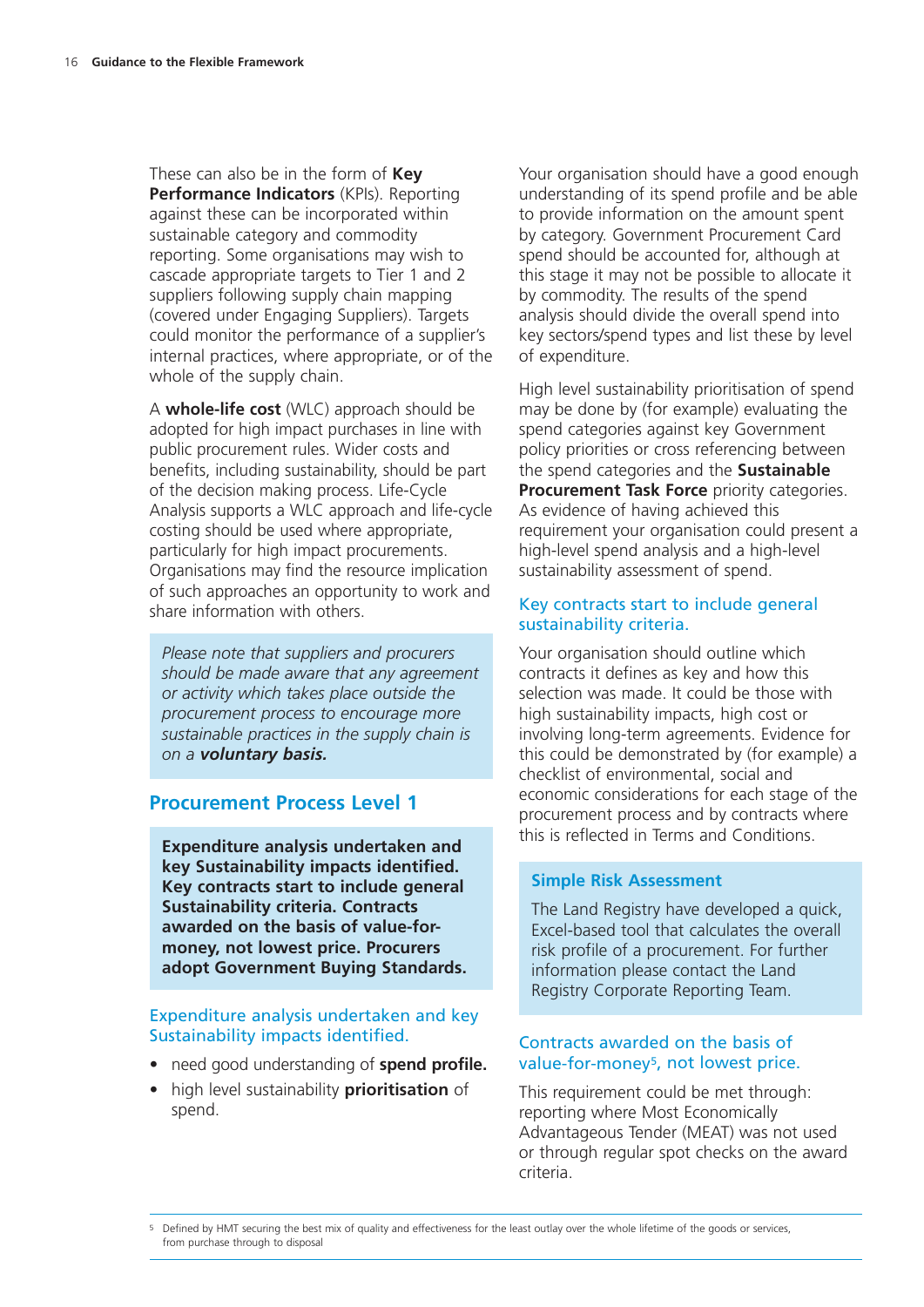#### Procurers adopt Government Buying Standards (GBS).

This means specifying GBS in the ITT for all new relevant contacts and updating existing contracts to include GBS where possible. The Measurement and Results section of this guidance and the Solution provides the mandatory reporting requirements.

#### **Procurement Process Level 2**

**Detailed expenditure analysis undertaken, key Sustainability risks assessed and used for prioritisation. Sustainability is considered at an early stage in the procurement process of most contracts. Whole Life Costing analysis adopted.**

#### Detailed expenditure analysis undertaken, key Sustainability risks assessed and used for prioritisation.

- provide a list of **spend categories.**
- establish sustainable procurement priorities.

As a starting point for prioritisation your organisation should be able to provide a list of spend categories that are also broken down to commodities and distinct purchases, if necessary.

You may wish to adapt the SPTF methodology to align it with your sustainability policy objectives. If you use a different approach it should be based on risk assessment and take into account not only sustainability impacts but also the opportunity to influence suppliers. The outcome of detailed prioritisation will be that the detailed sustainability impacts of spend are identified and priorities established. This would provide evidence of achieving this requirement.

#### Sustainability is considered at an early stage in the procurement process of most contracts.

• **embedding sustainability** into key contracts.

Bespoke consideration of sustainability impacts is more effective, and carries less risk, than a blanket approach for all procurements. Attention should be focused on categories, commodities or specific procurements that have a high risk. It requires a strategic approach and a shift from consideration of sustainability impacts for selected purchases to comprehensive coverage of most purchases.

#### Whole Life Cost analysis adopted.

• process for **spot checking compliance** with Whole Life Cost (WLC).

High impact contracts or procurement decisions6 should have their costs and benefits analysed over their lifetime before deciding on the best approach. Where appropriate, monetised sustainability impacts may be considered in the financial evaluation of tenders, in line with public procurement rules.

### **Procurement Process Level 3**

**All contracts are assessed for general Sustainability risks and management actions identified. Risks managed throughout all stages of the procurement process. Targets to improve Sustainability are agreed with key suppliers.**

#### All contracts are assessed for general Sustainability risks and management actions identified.

- structured way of ensuring that **sustainability considerations** are part of everyday practice (e.g. incorporating them into category management, with regular progress reporting).
- simple sustainability **risk assessments** for procurements.

All *relevant* procurements should be assessed for sustainability risks, scope and influence management. Actions can then be identified to maximise sustainability performance and minimise sustainability risks for this activity at the most affordable price. A way of demonstrating this is by having a category management approach in place with specific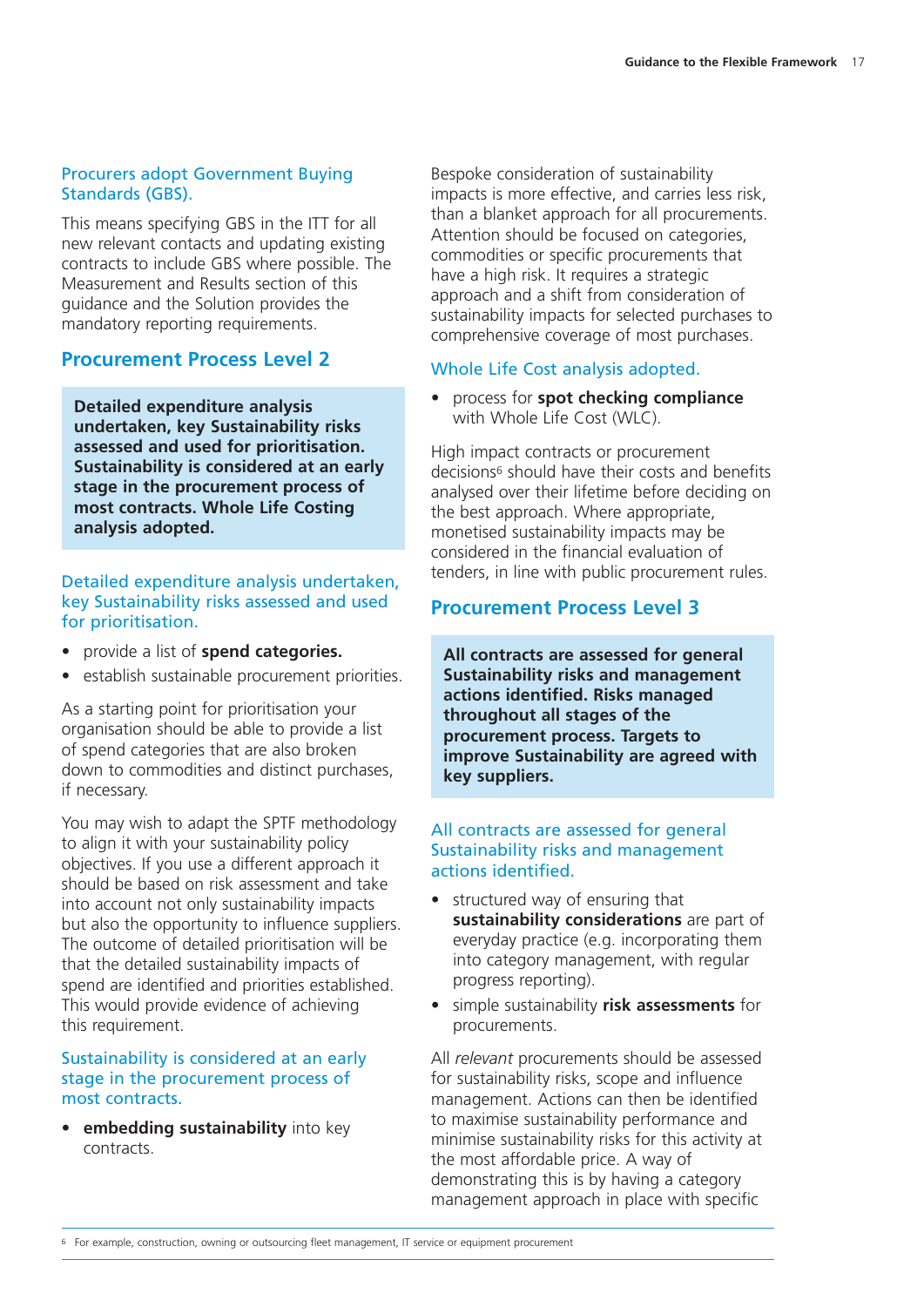sustainability impacts identified per category and an analysis conducted down to the commodity level.

#### Risks managed throughout all stages of the procurement process.

• assessment of sustainability impacts as part of **regular contract management.**

Approaches to managing sustainability impacts vary depending on the size and the type of procurement. Possible ways to demonstrate risk management include: assessing and managing sustainability impacts as part of the regular contract management process, or as embedding sustainability as part of normal risk management throughout the procurement process.

#### **Contract Management Roadmap**

Defra's Contract Management Roadmap provides a useful guide to support contract managers. See www.defra.gov.uk or the Flexible Framework Solution.

#### Targets to improve Sustainability are agreed with key suppliers.

- embedding of **targets/performance indicators** in new contracts
- seeking voluntary **retrospective agreements** with existing suppliers

This requirement builds on other activities that your organisation will be undertaking in other parts of the Flexible Framework, especially on supplier engagement. A suite of targets or performance indicators could be agreed with each supplier, i.e. embedded in new contracts, or voluntarily agreed with existing contracts. Alternatively you could agree voluntary sustainability action plans with key suppliers with regular progress reporting.

#### **Sustainable Procurement charter**

The **sustainable procurement charter introduced by the MOD** commits the Department and its key suppliers to a joint programme of improvement, and has achieved 100% sign up from key suppliers. See www.mod.uk or e-guidance for link.

### **Procurement Process Level 4**

**Detailed Sustainability risks assessed for high impact contracts. Project/contract Sustainability governance is in place. A Life-Cycle approach to cost/impact assessment is applied.**

#### Detailed Sustainability risks assessed for high impact contracts.

- providing evidence of awareness of **sustainability risks**
- **risk assessments** of procurements

There should be a toolkit or methodology developed in previous levels to evaluate purchases against a set of policy areas. Your organisation should be able to provide evidence of awareness of the sustainability risks for high impact contracts and demonstrate that these are being managed. Evidence could include early market engagement and detailed sustainability criteria in the tendering process. Supporting evidence may be in the shape of quantifiable sustainability impacts that are used in the development of the business case.

#### **Detailed Risk Assessment**

The Environment Agency has developed a detailed risk assessment process for their procurements. For further information please contact enquiries@environmentagency.gov.uk

#### Project/contract Sustainability governance is in place.

- **risk assessments** take place to manage sustainability impacts and identify responsible owners.
- **audits** to check compliance with sustainable procurement policy.

Sustainable contract management may be established through the use of a distinct document that enables untrained contract managers to consider sustainability issues or through coaching from experienced contract managers. Another option could be to embed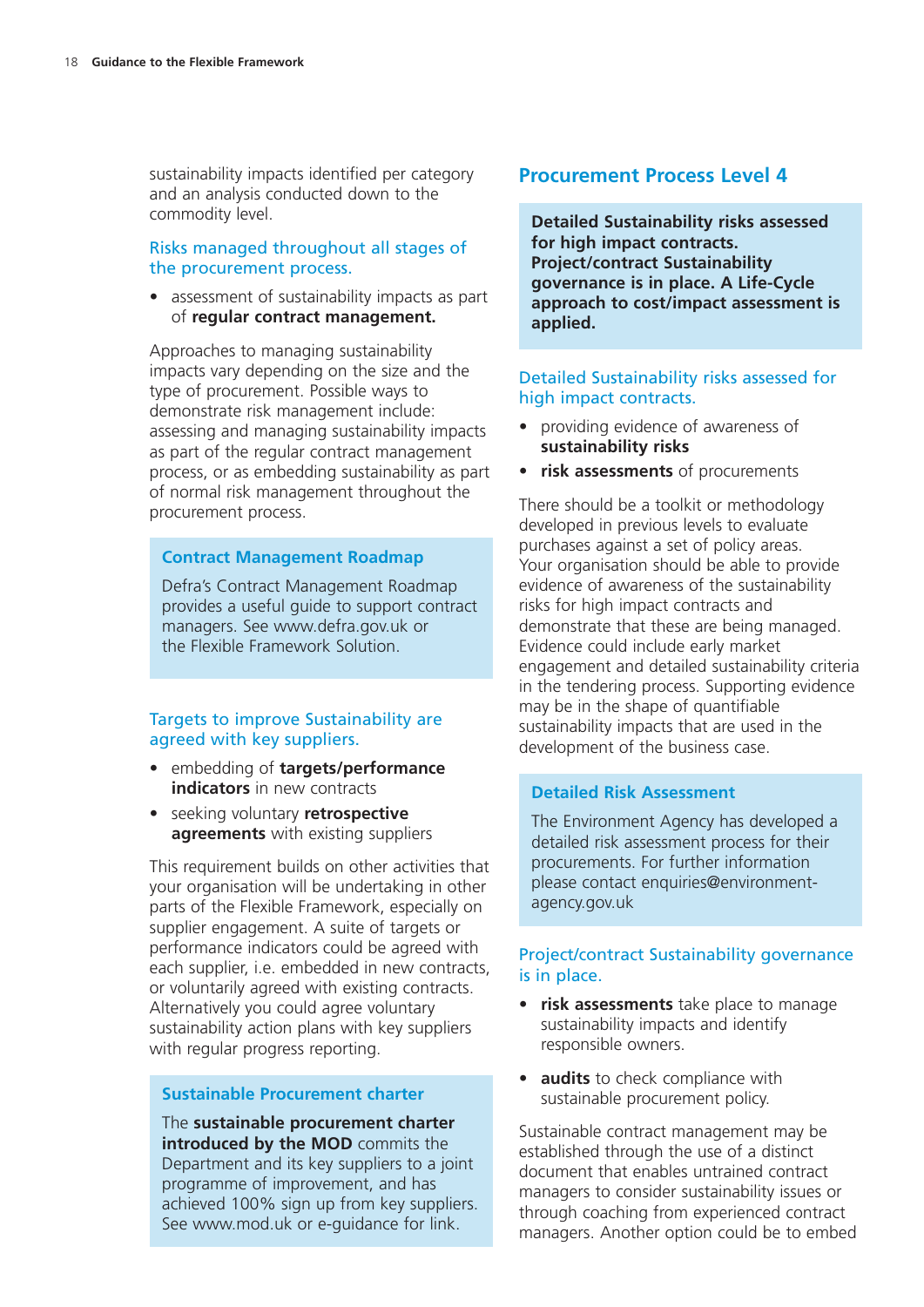sustainable contract management within category strategy development.

You could begin to report sustainability benefits per category. For example for the energy category this could be through tonnes of CO<sub>2</sub> saved. Category-specific sustainability Key Performance Indicators (KPIs) can be reported on alongside efficiency savings.

Your organisation could conduct audits to check compliance with sustainable procurement policy and strategy and assess how far sustainable development is being integrated within procurement. Internal audits could also review the robustness of information captured by monitoring systems and recommend areas for further development.

#### A life-cycle approach to cost/impact assessment is applied.

Appropriate **weighting** given to long term sustainability impacts, costs and opportunities when evaluating options and making procurement and investment decisions, e.g. the relocation of offices to remote areas could contribute to an increased carbon footprint from commuting.

#### **Procurement Process Level 5**

**Life Cycle analysis has been undertaken for key commodity areas. Sustainability Key Performance Indicators agreed with key suppliers. Progress is rewarded or penalised based on performance relevant to the contract. Barriers to Sustainable Procurement have been removed. Best practice shared with other organisations.**

#### Life Cycle analysis has been undertaken for key commodity areas.

It is quite demanding on resources to undertake a **Life Cycle Analysis (LCA)** for key commodity areas. Organisations can save resources by sharing information and using the Impact Assessments covering the GBS criteria available on the **Defra website** (www.defra.gov.uk) for key contracts.

#### Sustainability Key Performance Indicators agreed with key suppliers.

This requirement builds on the previous level, as well as on-going activity at other themes of the Flexible Framework. You could cascade appropriate targets to Tier 1 and Tier 2 suppliers following supply chain mapping (an aspect of the Engaging Suppliers strand). Targets could monitor the performance of a supplier's internal practices.

#### Progress is rewarded or penalised based on performance relevant to the contract.

**Incentives,** such as gain-share mechanisms, could be included in relevant high impact contracts and suppliers should have the opportunity to submit a case study for public sector awards schemes. You should ensure that such activities are in line with public procurement regulations.

#### Barriers to Sustainable Procurement have been removed.

This could be through 360º feedback with existing suppliers or surveys with businesses that have been unsuccessful in tenders, which could also help you understand where improvements need to be made.

#### Best practice shared with other organisations.

You can share best practice by:

- making good examples of sustainable procurement publicly available.
- winning awards for specific sustainable procurements.
- "buddying-up" with smaller organisations to achieve Flexible Framework objectives.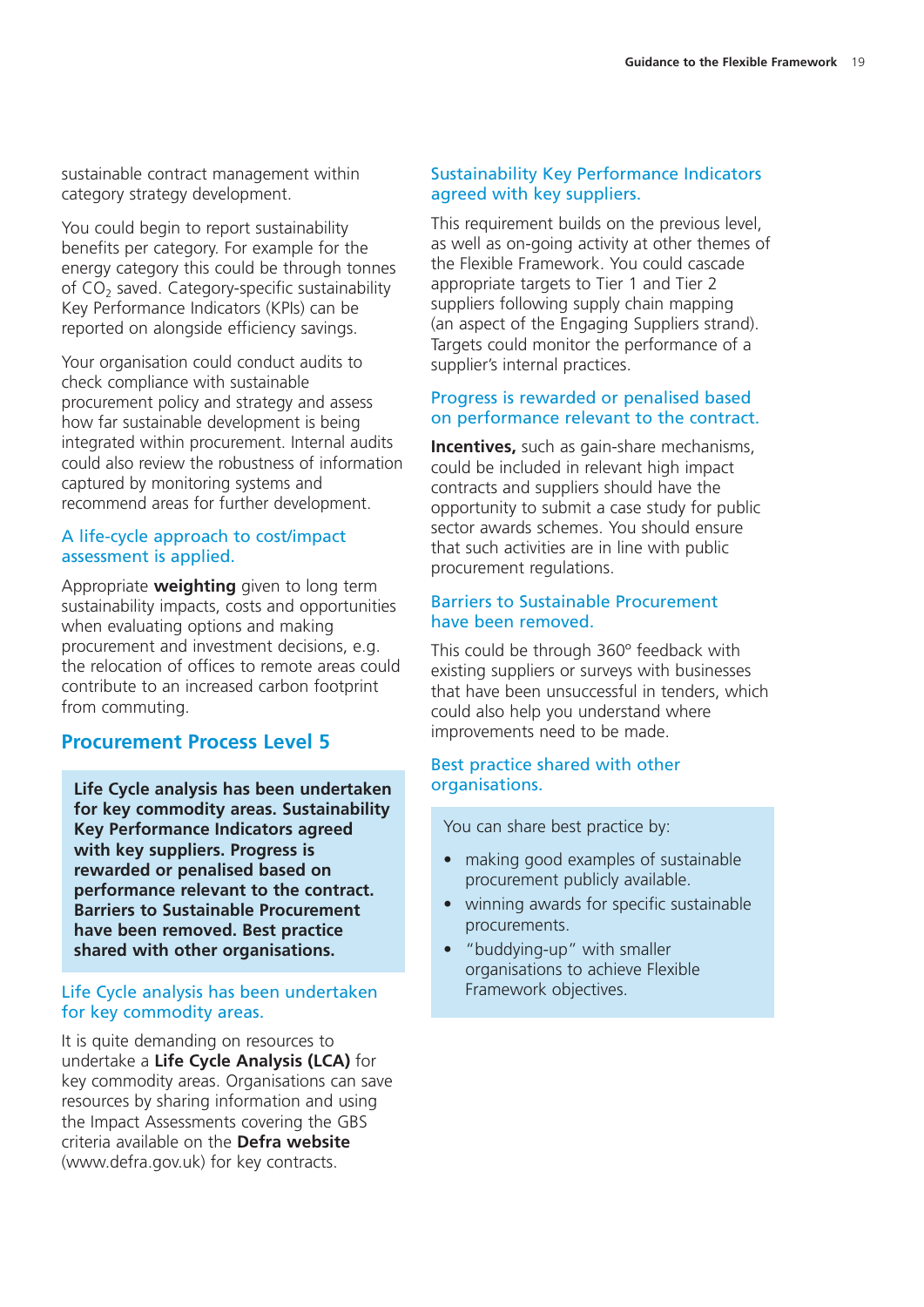# **Chapter 5**

# Engaging Suppliers

This theme is all about communicating and engaging with your suppliers. It starts with making your organisation open and transparent to suppliers (e.g. through your website). This will also encourage a range of different types of suppliers to bid for contracts, such as Small Medium Enterprises (a key Government policy priority).

A **supplier engagement programme** is a good way of co-ordinating your engagement activities.

This programme should:

- Be a formalised and co-ordinated range of activities that has clear direction.
- Be endorsed by senior management, who are visible and interact with suppliers.
- Involve a mixture of active and passive engagement opportunities such as events and workshops, as well as information sharing through emails and websites.
- Have a single point of contact for key participating suppliers.
- Prioritise, but not be limited to, high sustainability impact and strategic suppliers.
- Be well-communicated to all relevant suppliers.

By Level 3 this programme should:

- Include the supply chain of key suppliers.
- Encourage suppliers to adopt the Flexible Framework.
- Encourage suppliers to provide data on impacts associated with providing products/services to your organisation.

It should be clear to suppliers that supplier engagement is a **long-term commitment.** There may be voluntary agreement by both the organisation and participating suppliers on the key impacts of common interest, the methods that will be used for monitoring and reporting progress, and the associated timescales.

There is no reason why supplier engagement cannot be a joint activity between two or more organisations with a similar remit, or within a Departmental family.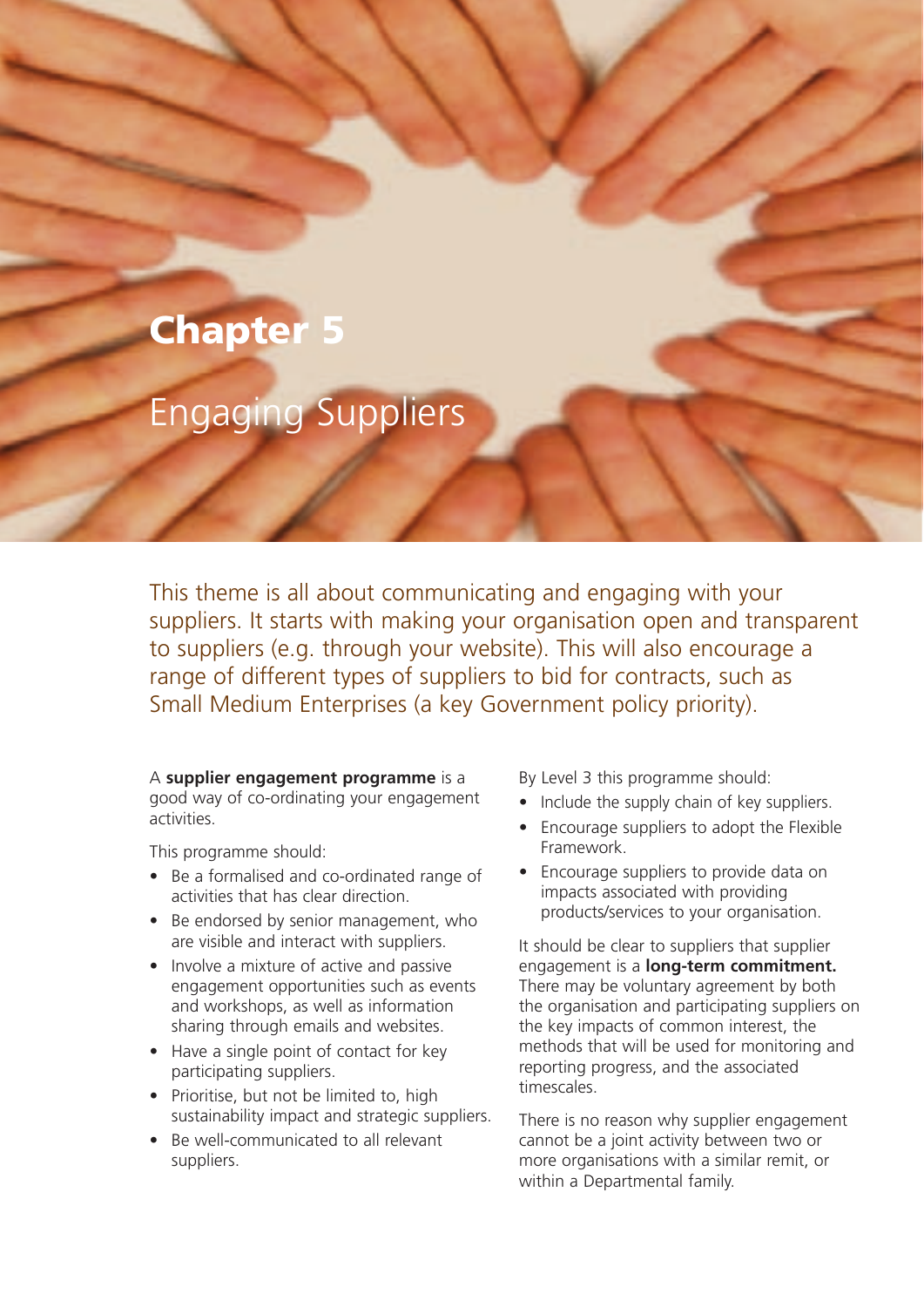# **Engaging Suppliers Level 1**

**Supply chain mapping** is a good way of working out the sustainability impacts of your suppliers and their supply chains. You should prioritise engagement and focus on supply chains of particular products/services, or of key or high impact suppliers.

Communication should be **two-way,** and you can build this approach by: sharing training events, establishing mutual sustainability objectives and/or raising awareness of (or sponsoring) awards for suppliers on sustainability. This gives you opportunities to learn from each other. **Feedback** will help to shape this engagement further; it can be sought through (for example): regular contract management meetings, supplier questionnaires or procurement workshops.

**Key supplier spend analysis undertaken and high sustainability impact suppliers identified. Key suppliers targeted for engagement and views on procurement policy sought.**

#### Key supplier spend analysis undertaken and high sustainability impact suppliers identified.

At this level you should be able to map sustainable development from your main expenditure to lists of key suppliers in this area.

- **Identify percentage of spend to** suppliers, understand the sustainability impact of goods/services provided.
- **Mapping sustainable development** impacts to areas of high expenditure and/or high impact suppliers.

Key suppliers can be identified primarily through the impacts of their contracts. These can be identified through

- Business criticality (including reputational risk), for example electricity providers.
- Corresponding high-level spend areas, for example top 10 suppliers.
- Sustainability impact, for example travel management company for high environmental impact.

#### Key suppliers targeted for engagement and views on procurement policy sought.

- Establishing **two-way communication.**
- Making **information** on procurement process available (preferably on-line).

It is important to engage with key suppliers as early as possible. As a first step you should share your procurement policy with them and seek their feedback.

In anticipating further levels, a supplier engagement strategy that outlines the method and frequency of engagement could start being shaped. The organisation could also consider the use of a **supplier charter** as an overarching agreement to support management of suppliers' impacts (in line with key Government policy priorities).

# **Engaging Suppliers Level 2**

**Detailed supplier spend analysis undertaken. General programme of supplier engagement initiated, with senior manager involvement.**

#### Detailed supplier spend analysis undertaken.

You can prepare a detailed supplier spend analysis by cross-referencing the detailed procurement prioritisation list with the key supplier list and identify not only high spend but also high sustainability impact suppliers (see Procurement Levels 1 and 2). You should also consider suppliers that are low on sustainability impacts or cost but which are critical to business operation or delivery, or have a high potential reputational risk.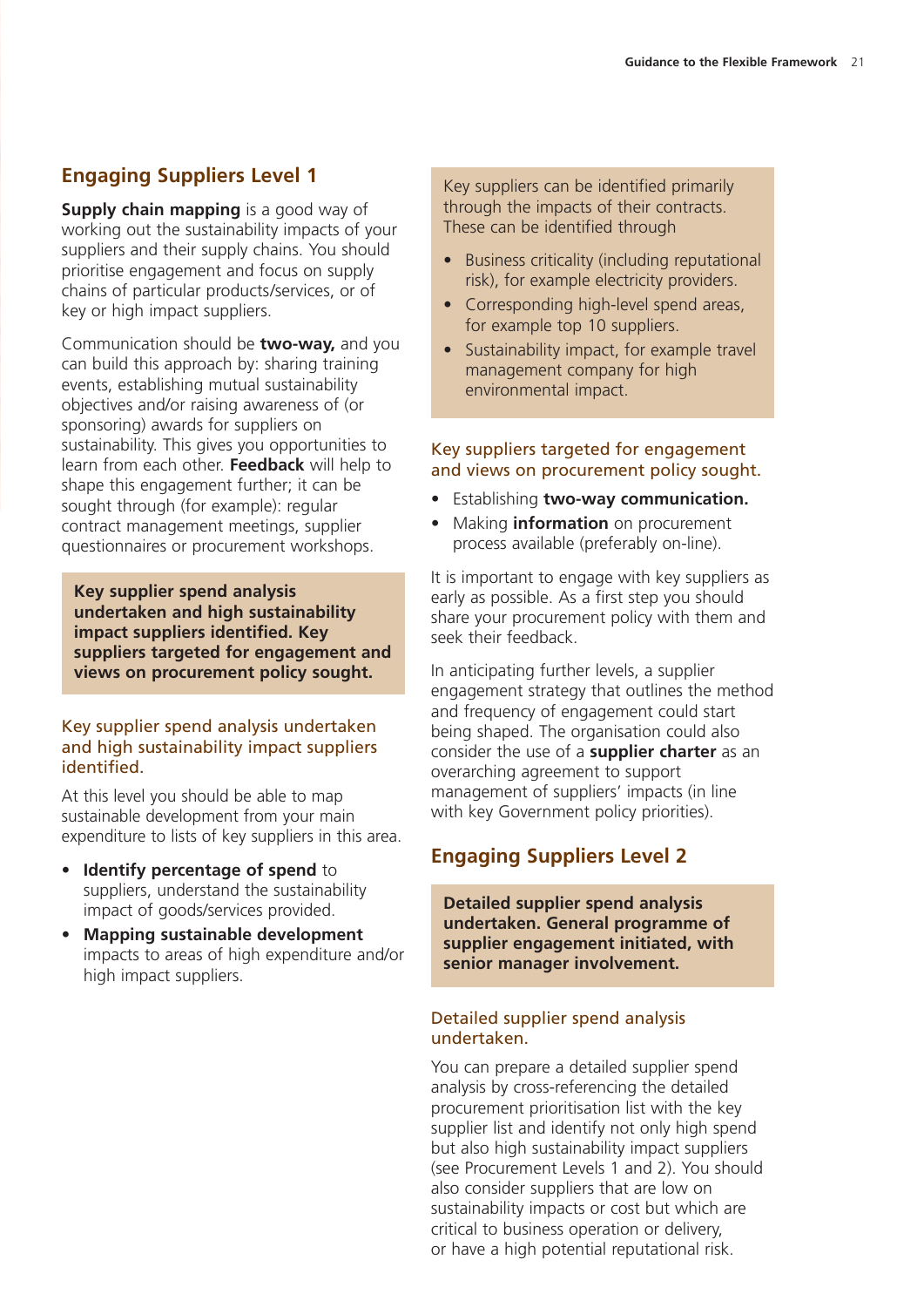Achievement of this requirement could be demonstrated by (any):

- knowing the breakdown and percentage of spend across suppliers and commodities.
- identifying high impact suppliers through a methodology such as SPTF.

Your organisation could consider agreeing an approach to collate data on suppliers' impacts in preparation for subsequent levels of the Flexible Framework.

#### General programme of supplier engagement initiated, with senior manager involvement.

- Creating opportunities to **build relationships** with suppliers
- **Regular communication** with key suppliers

Supplier relationship and category managers should communicate with key suppliers regularly, for example on a quarterly basis, and make sure that this is a long term commitment. Communication with suppliers should be approved by senior management.

#### **Joint approach to supplier engagement**

To be more efficient and to reduce the burden upon suppliers – Home Office and Her Majesty's Revenue and Customs have adopted a joint approach to supplier engagement. The Departments held a series of workshops with key suppliers to explore how they could deliver sustainability initiatives in partnership.

Suppliers will be approached once for reporting and the results will be used by both departments to identify suppliers that should be targeted for further engagement (e.g. to improve performance or highlight best practice).

# **Engaging Suppliers Level 3**

**Targeted supplier engagement programme in place, promoting continual Sustainability improvement. Two-way communication between procurer and supplier exists with incentives. Supply chains for key spend areas have been mapped.**

#### Targeted supplier engagement programme in place, promoting continual sustainability improvement.

- **Voluntary workshops** and meetings held with suppliers.
- **Learning** from suppliers.

You will have identified key suppliers, primarily on the impacts of the contract that they are delivering. These suppliers should be targeted for more intensive development and engagement, for example through specialised workshops and/or further developing your supplier engagement programme to include their supply chains; and cover how they are managing impacts outside the boundaries of the contracts.

#### Two-way communication between procurer and supplier exists with incentives.

- Establish bilateral communication.
- Shaping engagement through **feedback** (as covered in the introduction).
- Start developing a partnership approach.

#### Supply chains for key spend areas have been mapped.

- Exploring the impacts and **sustainability risks** of key supply chains.
- **Tracing** products and services through the supply chain.
- Supply chain **mapping.**

The aim of this requirement is to explore in some depth the impacts of key supply chains. In line with the GGC collecting data on supply chain impacts could focus initially on carbon and then include water and waste. It is then possible to agree baselines for reducing these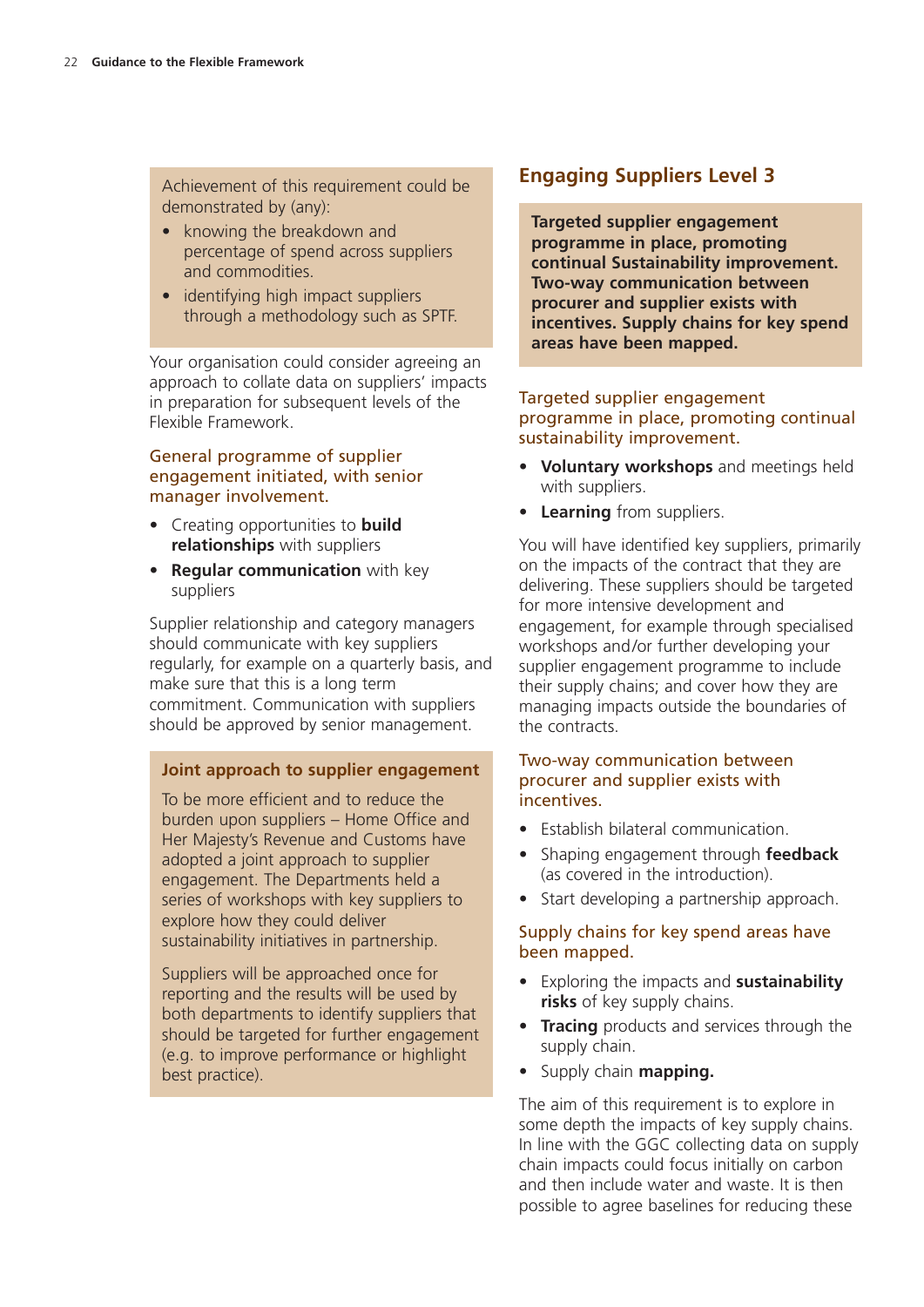impacts with the supplier. Such analysis can be done through interaction with the main provider first and subsequently with their Tier 1 and 2 suppliers, as relevant. The aim is to trace risk as far down the supply chain as reasonable and agree mitigating actions. The results of this approach should include the identification of suppliers' key supply chains and could lead to suppliers working with their supply chains on a voluntary basis to identify key sustainability impacts.

### **Engaging Suppliers Level 4**

**Key suppliers targeted for intensive development. Sustainability audits and supply chain improvement programmes in place. Achievements are formally recorded. CEO involved in the supplier engagement programme.**

#### Key suppliers targeted for intensive development.

• **Voluntary disclosure** by suppliers of their sustainability performance.

**Intensive development** may include inviting suppliers to participate and report in relevant **voluntary** supplier disclosure programmes. This will help you to collect data and information on key suppliers' sustainability impacts and therefore report on the benefits of the supply chain improvement programme. To support this, the organisation should provide a programme of further feedback and engagement.

You can also encourage suppliers to assess the sustainability impacts of their products and services, and make commitments to improve their sustainability performance.

#### **Waste and supply chain impacts**

Emissions from the manufacture, use and disposal of ICT equipment is expected to shortly overtake those of the airline industry. Your organisation could achieve substantial benefits and cost savings by working with suppliers to ensure that ICT equipment used to service your contract is re-used within the company or wider society. This is mandated across central government under the GGC and lead departments will be able to advise your organisation on how this can be achieved.

#### Sustainability audits and supply chain improvement programmes in place.

• Auditing of supply chains to **control significant risk**

You should undertake audits to ensure that high-risk supply chains are not posing a significant risk to your supplier and/or your organisation. Supply chain audits may be jointly commissioned or led by the supplier, or you can work with another organisation to audit a particular supplier together. Alternatively, you could conduct internal audits into suppliers' sustainability performance.

#### Achievements are formally recorded.

Achievements in supporting sustainable supply chains are recognised by senior leaders in the organisation and openly shared with others.

#### CEO involved in the supplier engagement programme.

The Permanent Secretary or CEO visibly supports the supplier engagement programme, for example by attending events and workshops regularly. There is recognition that the organisation and suppliers have mutual interests and that procurement should be part of a process to achieve true cost-effectiveness rather than simply an on-going commitment to drive down prices.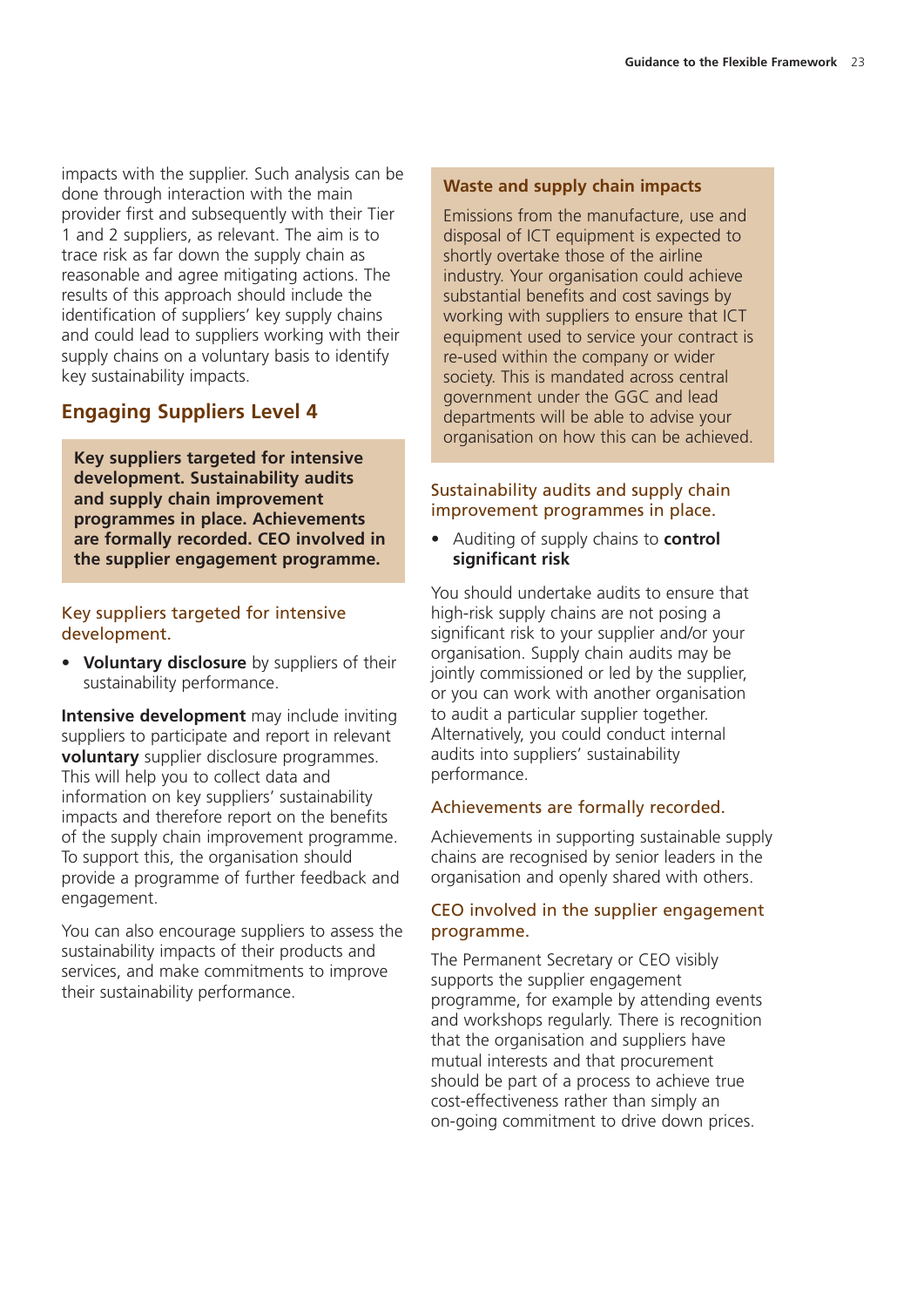## **Engaging Suppliers Level 5**

**Suppliers recognised as essential to delivery of organisation's sustainable procurement strategy. CEO engages with suppliers. Best practice shared with other/peer organisations. Suppliers recognise they must continually improve their Sustainability profile to keep the client's business.**

#### Suppliers recognised as essential to delivery of organisation's sustainable procurement strategy. CEO engages with suppliers.

Your Permanent Secretary or the CEO is personally responsible for the supplier engagement programme and there is evidence to demonstrate this commitment, for example meeting key suppliers' CEOs biannually. Category managers, Supplier Relationship Manager or other relevant people are also actively and regularly engaged with suppliers on sustainable development issues.

#### Best practice shared with other/peer organisations.

#### Examples of **best practice** could include:

- Sustainable Procurement performance recorded and verified.
- All high sustainability impact supply chains have been mapped, understood and programmes are in place to reduce sustainability impacts and increase sustainability benefits.

Best practice examples on supplier engagement could be made publicly available and receive external recognition.

#### Suppliers recognise they must continually improve their Sustainability profile to keep the client's business.

**N.B. Contracting authorities must never penalise suppliers for sustainability performance where this would breach EU procurement rules.**

This requirement may be evidenced by:

- externally verified audit that is undertaken jointly with key suppliers for their key supply chains to ensure good performance and improvement.
- suppliers providing high quality Management Information relating to their sustainable procurement performance on a voluntary basis.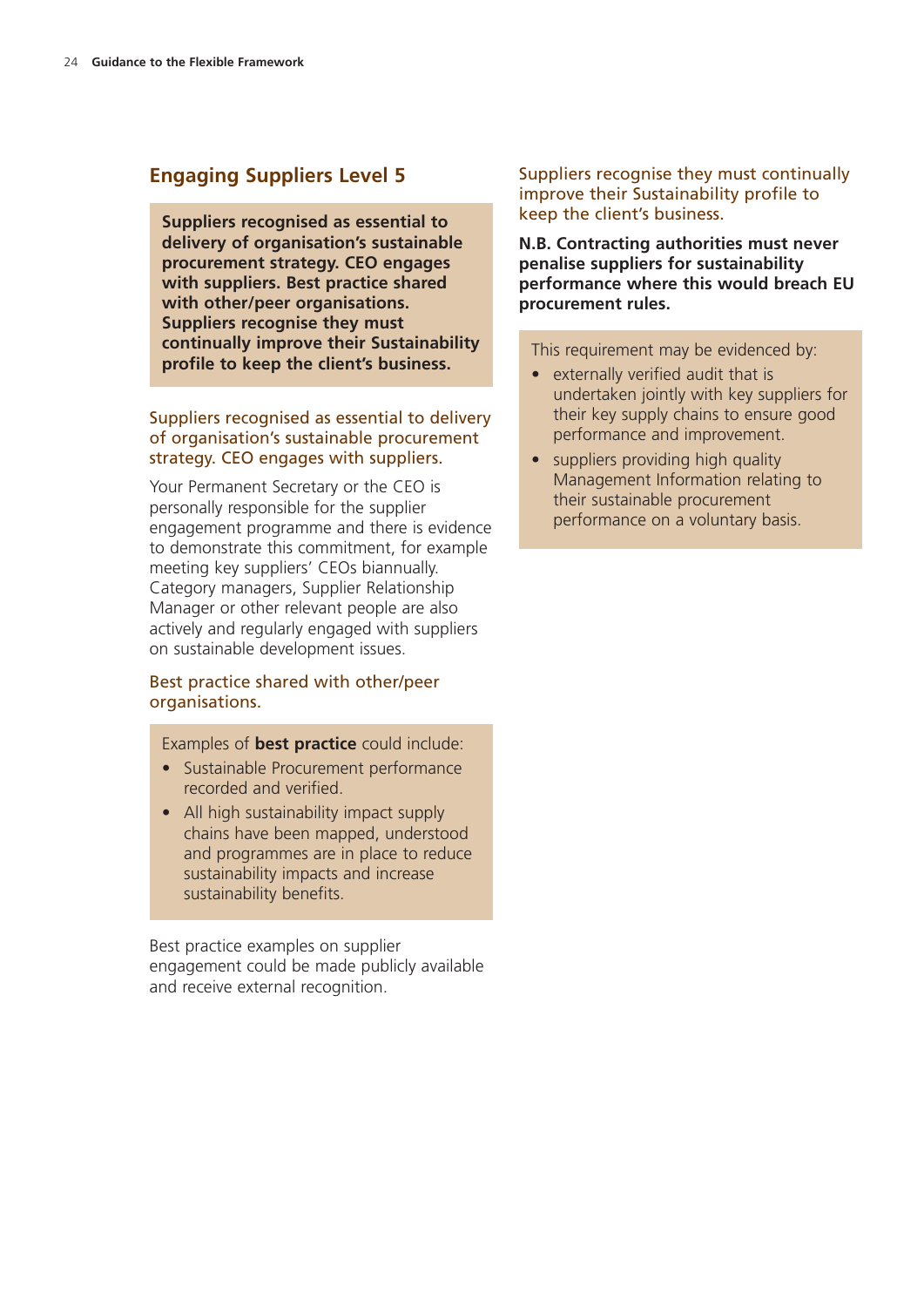# **Chapter 6**

# Measurement and Results

The aim of this theme is not only to measure the impacts of actions taken in support of procuring sustainability but also to demonstrate the results arising from these actions.

In this theme you will see how the Flexible Framework can be used to deliver and record actions in your sustainable procurement strategy/business plan as well as key government policies and priorities which are led by procurement.

Under the Greening Government Commitments central Government Departments will be asked to report on activities in procurement and operations undertaken after March 2011. The reporting cycle will run quarterly from 2011/12 to 2014/15 with 2011/12 as the first reporting year. Although Departments are not required to establish a performance baseline against the metrics for sustainable procurement, they will be required to submit delivery plans for meeting these outcomes, and data demonstrating progress in doing so, to the Cabinet Office on a quarterly basis. The tool for reporting will be ePims, the government's central property database.

### **Measurement and Results Level 1**

**Key Sustainability impacts of procurement activity have been identified. Simple measures based on achieving all aspects of the Foundation level of the flexible framework are put in place and delivered.**

#### Key Sustainability impacts of procurement activity have been identified.

This requirement is effectively met by having achieved Level 1 of Process and Suppliers, i.e. a high level assessment of procurement and supplier spend has been undertaken and high **sustainability impact** areas have been identified. In addition, you could provide evidence of tools and processes that you have in place to assess individual procurements for sustainability impacts.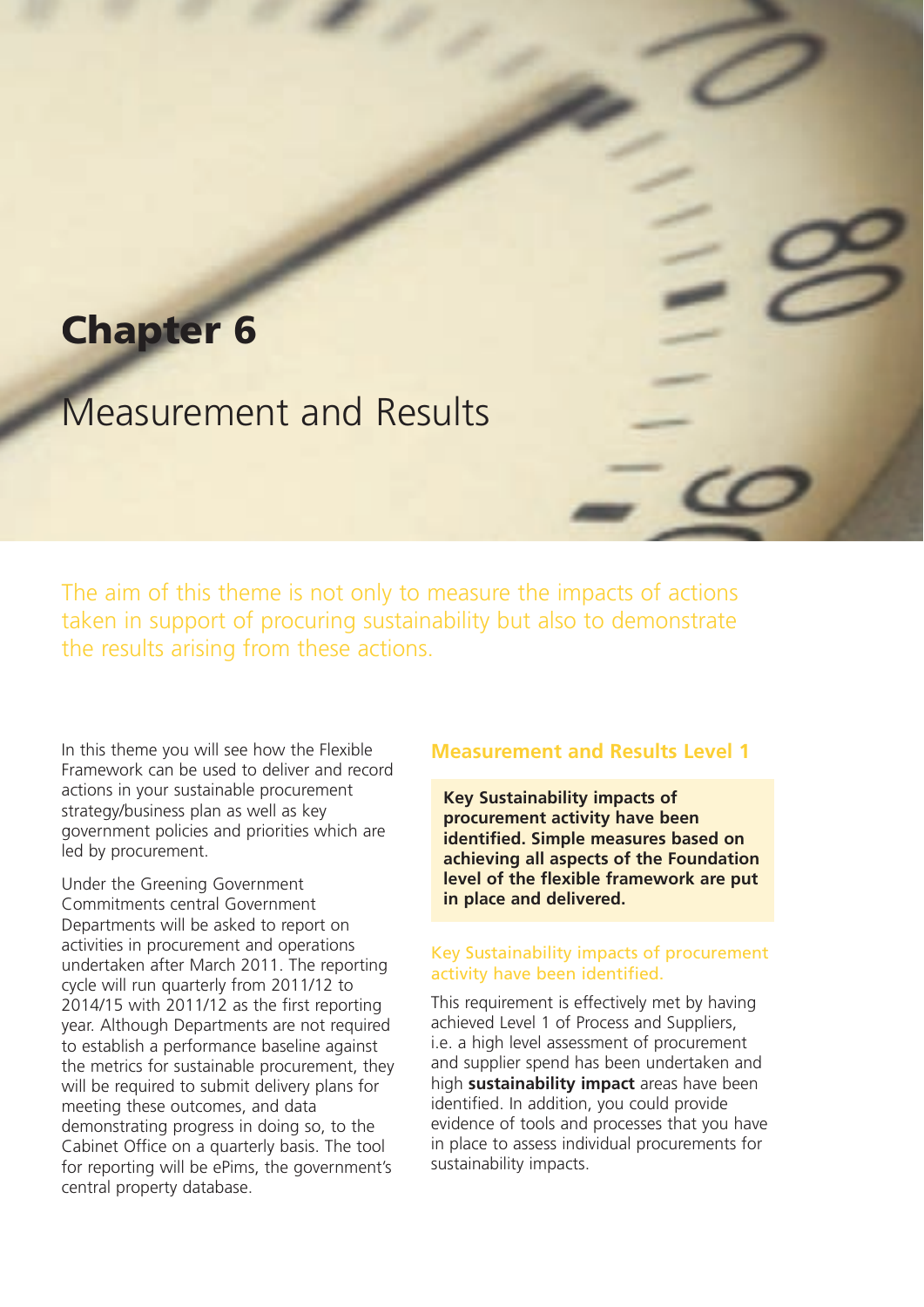#### Simple measures based on achieving all aspects of the Foundation level of the flexible framework are put in place and delivered.

Evidence could be provided by the existence of a project management approach to ensure that all aspects of Level 1 of the other themes are delivered. Your organisation could also set its own indicators to track performance against the Flexible Framework, e.g. an indicator on training commitments.

Your **sustainable procurement strategy/policy/business plan** should be used to deliver actions against the Flexible Framework.

#### **Measurement and Results Level 2**

**and delivered. Detailed appraisal of the Sustainability impacts of the procurement activity has been undertaken. Measures implemented to manage the identified high risk impact areas. Simple measures based on achieving all aspects of the Embedding level of the flexible framework are put in place and delivered.**

#### Detailed appraisal of the Sustainability impacts of the procurement activity has been undertaken.

This requirement may be effectively met by having achieved Level 2 of Process and Suppliers, i.e. a detailed assessment of procurement and supplier spend has been undertaken and high sustainability impact areas, and key suppliers, have been identified. In addition, Sustainability Appraisals, Environmental Impact Assessments etc, are routinely carried out for individual procurements.

#### Measures implemented to manage the identified high risk impact areas.

This may be evidenced by having a plan of action for high sustainability impact procurements, identifying how the impacts will be minimised or specific programmes of work put in place (including with suppliers) to address specific high risk Sustainable Development (SD) impacts.

Simple measures based on achieving all aspects of the Embedding level of the flexible framework are put in place and delivered.

This may be evidenced by the existence of a project management approach to ensure that all aspects of Level 2 of the other themes are delivered.

## **Measurement and Results Level 3**

**Sustainability measures refined from general Departmental measures to include individual procurers and are linked to development objectives. Simple measures based on achieving all aspects of the Practicing level of the flexible framework are put in place**

#### Sustainability measures refined from general Departmental measures to include individual procurers and are linked to development objectives.

This may involve aligning SD measures with overall organisational targets, e.g. linking environmental or social targets with a Department's Public Service Agreements or Departmental Strategic Objectives. Alternatively, it could mean linking sustainable procurement measures with the overall SD measures for the organisation, e.g. GGC targets.

In agreement with **People Level 3**, personal development objectives should include sustainability factors, aims and commitments.

Individual procurers or procurement teams should recognise how their efforts to buy sustainably contribute towards your organisation's overarching sustainability targets. For example, a procurer that has specified (or requested through post-award supplier engagement) lightweight or reusable packaging for the delivery of appropriate goods can appreciate how their activity contributes towards reducing waste generation on the estate, and consequently, helps towards the relevant GGC target.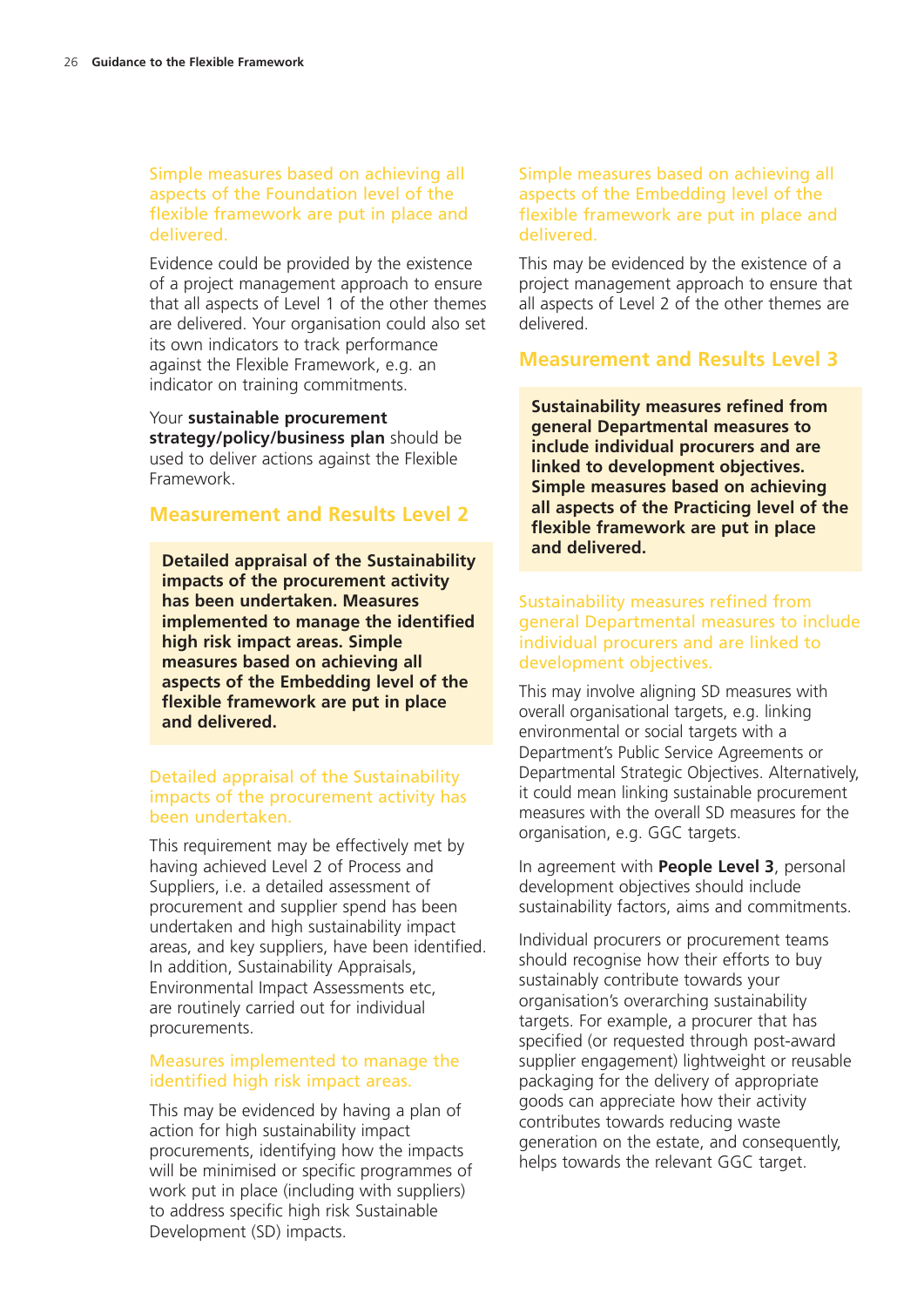Departmental measures start to assess the benefits realised from sustainable procurement being applied (sometimes referred to as operational performance indicators or outcome indicators) rather than just the effort or activity to apply sustainable procurement principles (sometimes referred to as management performance indicators or process indicators). An example of an 'outcome indicator' might be Tonnes of  $CO<sub>2</sub>$ saved through the procurement and use of energy efficient equipment.

Supplier engagement activity is directly contributing to the achievement of the top level sustainability targets and objectives such as GGC targets, e.g. working, on a voluntary basis, with an on-site catering provider to increase the recyclability of food containers.

#### Simple measures based on achieving all aspects of the Practicing level of the flexible framework are put in place and delivered.

Evidence could be provided through a project management approach to ensure that all aspects of Level 3 of the other themes are delivered. Achievement of Level 3 by 2012 marks the first sustainable procurement target for Departments. Performance will be independently audited at this stage in order to ensure consistency.

# **Measurement and Results Level 4**

**Measures are integrated into a balanced score card approach reflecting both input and output. Comparison is made with peer organisations. Benefit statements have been produced. Simple measures based on achieving all aspects of the Enhancing level of the flexible framework are put in place and delivered.**

#### Measures are integrated into a balanced score card approach reflecting both input and output.

A **balanced scorecard** may be produced on a regular basis, *for example* annually, six-monthly or quarterly for review by Permanent Secretaries and Departmental heads. Reporting should serve the purpose of

updating relevant senior officials, as required by circumstances, without creating an unnecessary burden to the organisation. The scorecard should address sustainable procurement strategy commitments, key Government priorities and category priorities. It should focus both on input/process measures (e.g. incorporation of sustainable procurement criteria into 10% of Pre Qualification Questionnaires) as well as outcomes (for example those PtP metrics that represent outcomes). An approach exists whereby the organisation is collating evidence with input from the procurement team, suppliers and feedback on the procurement activities of staff and how these relate to outcomes such as progress against sustainability targets.

#### Comparison is made with peer organisations.

Your organisation could undertake a **comparative assessment** of their Flexible Framework performance with that of other public sector organisations to establish good practice and areas of improvement. You could also arrange workshops/meetings with other public sector organisations to share good practice and to acknowledge and establish each other's best performing areas.

#### Benefit statements have been produced.

Your organisation has developed an approach to capturing and reporting **benefits** from sustainable procurement, for example through a sustainability report. Alternatively, your organisation can demonstrate that benefits are being achieved through sustainable procurement on a systematic basis.

#### Simple measures based on achieving all aspects of the Enhancing level of the flexible framework are put in place and delivered.

This may be evidenced by the existence of a project management approach to ensure that all aspects of Level 4 of the other themes of the Flexible Framework are delivered.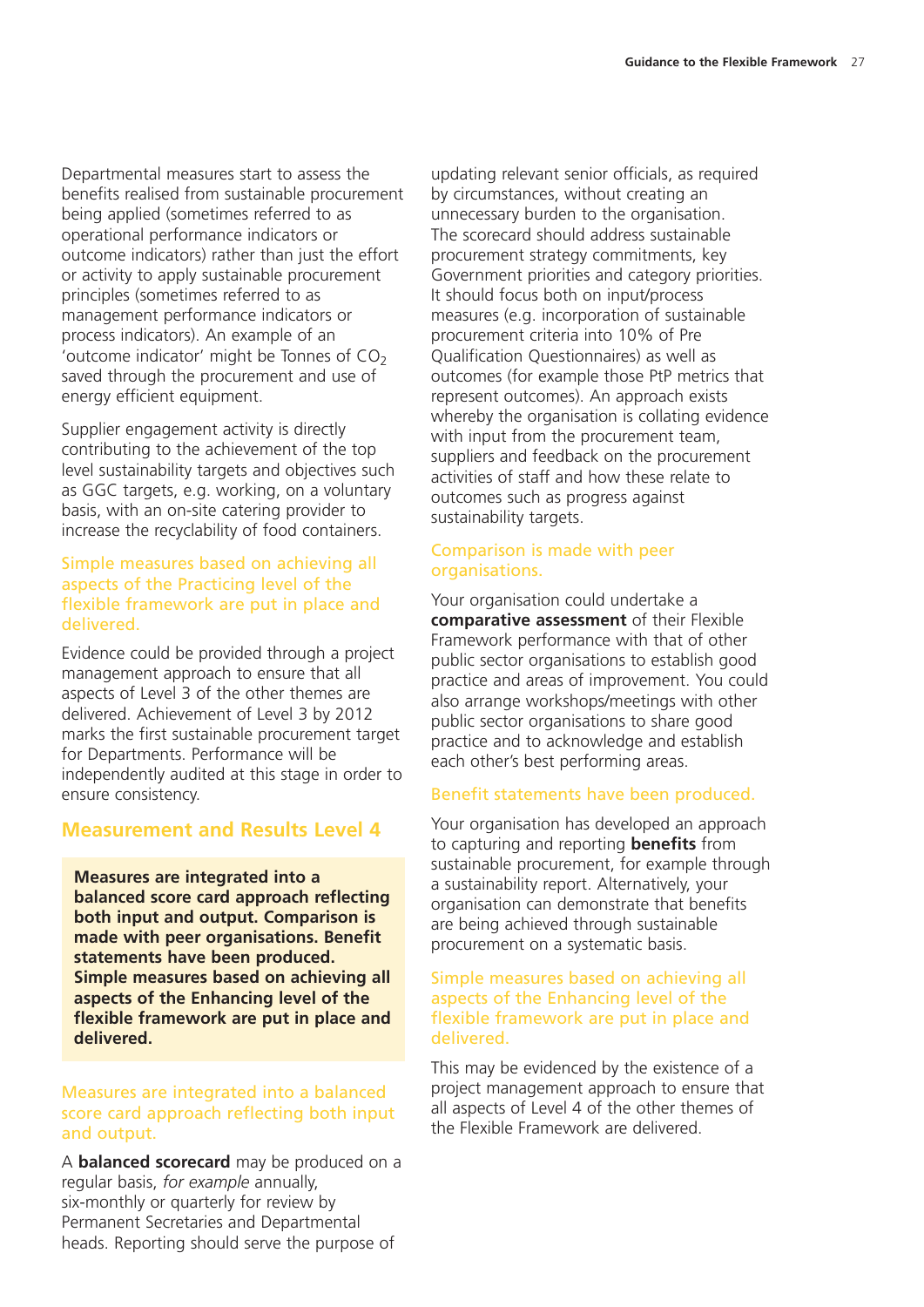#### **Measurement and Results Level 5**

**Measures used to drive organisational sustainable development strategy direction. Progress formally benchmarked with peer organisations. Benefits from Sustainable Procurement are clearly evidenced. Independent audit reports available in the public domain. Simple measures based on achieving all aspects of the Leading level of the flexible framework are put in place and delivered.**

#### Measures used to drive organisational sustainable development strategy direction.

In order to maintain good performance, the sustainable procurement policy framework will need to be revised regularly. Performance against commitments can inform the direction of future sustainability policies, strategies and action plans; weak areas will need to have actions identified in order to be strengthened.

#### Progress formally benchmarked with peer organisations.

An independent **benchmarking** exercise takes place with other public sector organisations or with a mixture of public and private sector organisations. Benchmarking against private sector organisations may help to develop innovative approaches to sustainable procurement, but it should be done only if appropriate and provided that the organisation considers this to be constructive. Sustainable procurement performance may be benchmarked internationally.

#### Benefits from Sustainable Procurement are clearly evidenced.

The **benefits** that arise from sustainable procurement are systematically evidenced and are made available to the rest of the organisation. Good practice examples, with quantified sustainability benefits, are published.

#### Independent audit reports available in the public domain.

An **independent audit** on performance against the Flexible Framework is undertaken and results are made publicly available.

#### Simple measures based on achieving all aspects of the Leading level of the flexible framework are put in place and delivered.

This may be evidenced by the existence of a project management approach to ensure that all aspects of Level 5 of the other themes are delivered.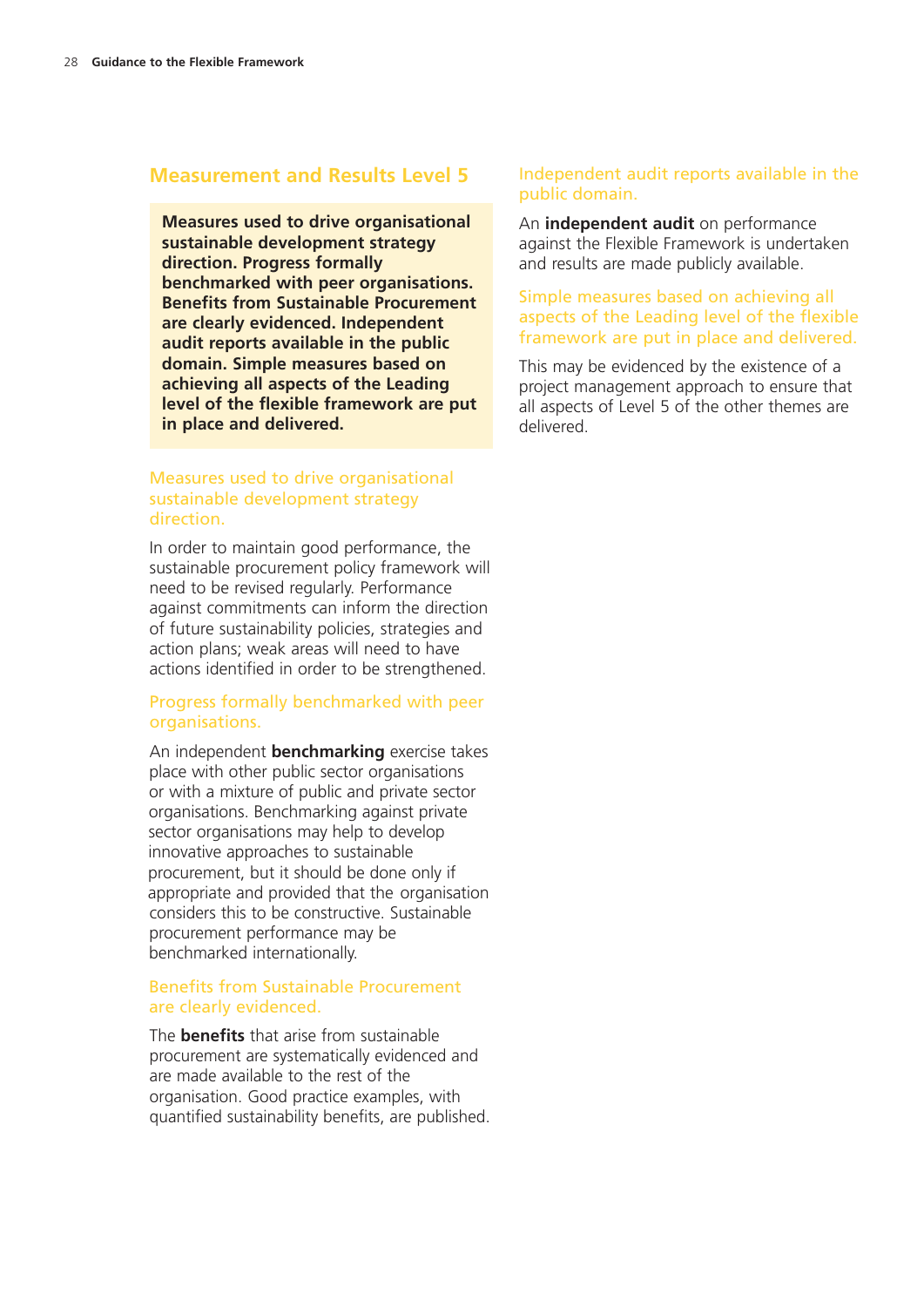

**Annex A: Other Relevant Sustainability Frameworks**

The Flexible Framework can support the delivery of key Government policies and an organisation's sustainable procurement strategy.

Sustainable Procurement Action Plan commitments

The SPAP published in 2007 outlined how Government could achieve leadership in sustainable procurement. The SPAP

commitments are mandates against which Government performance is assessed. These commitments continue under GGC. The current mandates for procurement are listed below.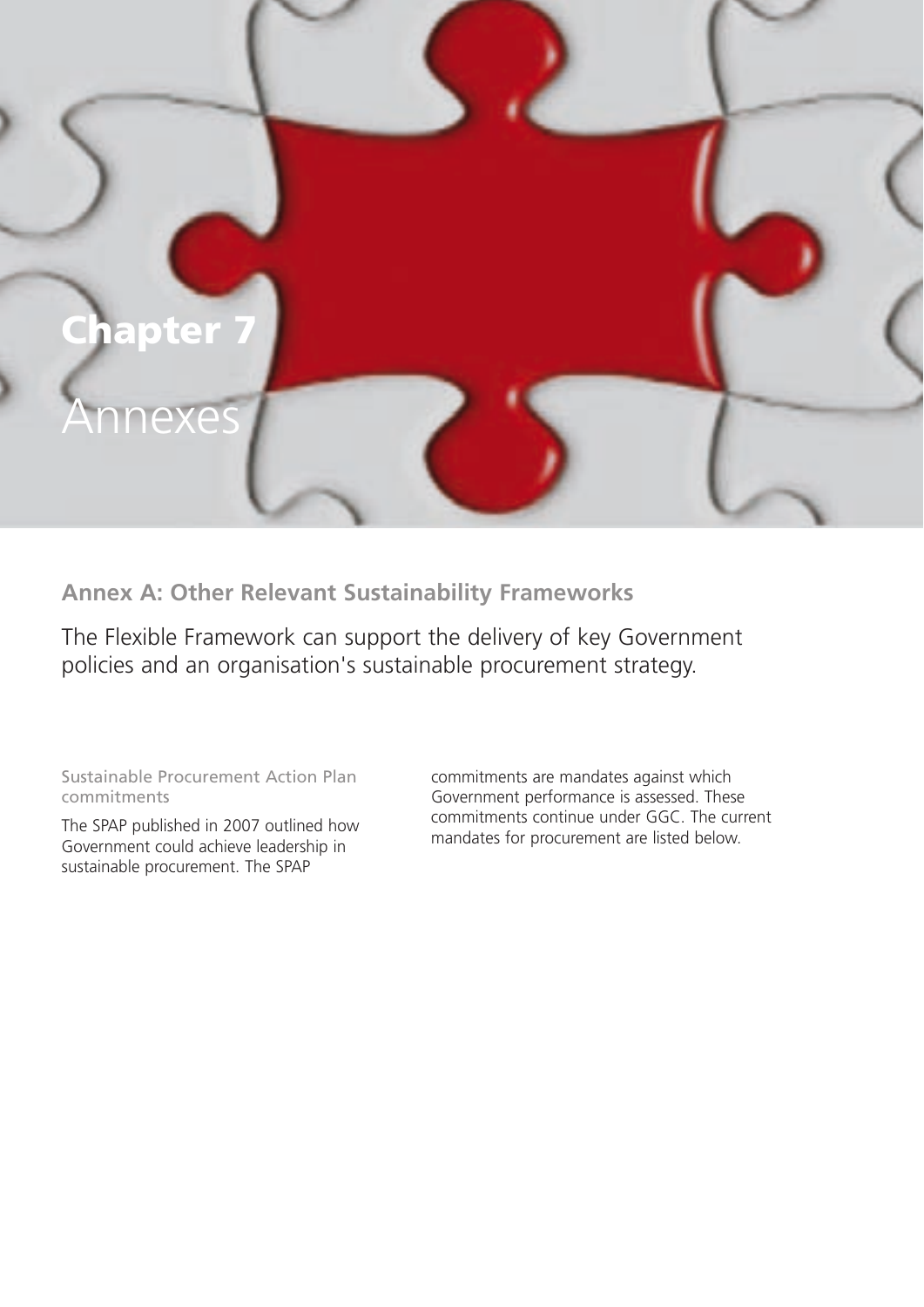Minimum sustainable procurement reporting requirements under the GGC.

| <b>Milestone/activity</b>                                                                                   | <b>Detail</b>                                                                                                                                                                                              | <b>Reporting requirement</b>                                                                                                                                                                                                                                      |
|-------------------------------------------------------------------------------------------------------------|------------------------------------------------------------------------------------------------------------------------------------------------------------------------------------------------------------|-------------------------------------------------------------------------------------------------------------------------------------------------------------------------------------------------------------------------------------------------------------------|
| <b>Embed Government</b><br>Buying Standards in<br>departmental and<br>centralised procurement<br>contracts. | Applies to all new contracts<br>which are relevant to GBS,<br>including framework<br>contracts. Additionally to all<br>existing long term relevant<br>contracts above the OJEU<br>threshold <sup>1</sup> . | Departments are only required to<br>report annually on compliance with<br>embedding GBS in new and existing<br>(long term) contracts that are above<br>the OJEU threshold. Data will be<br>collected through the ePims survey.<br>There will be an opportunity to |
|                                                                                                             | Existing contracts should be<br>reviewed at a suitable break<br>point and updated where                                                                                                                    | explain any non compliance and the<br>questions allow for "don't know"<br>and free text responses.                                                                                                                                                                |
|                                                                                                             | possible to comply with the<br>latest GBS.<br>It is the department's                                                                                                                                       | In addition to reporting through<br>ePims, departments are required to<br>make the following information<br>available on their websites:                                                                                                                          |
|                                                                                                             | responsibility to monitor<br>compliance with GBS<br>irrespective of the extent to<br>which it uses centralised or<br>departmental purchasing<br>routes.                                                    | a description of their GBS<br>monitoring systems and<br>processes, including any<br>internal/external audits and spot<br>checks                                                                                                                                   |
|                                                                                                             | Departments may need to<br>develop and improve their<br>GBS monitoring systems,                                                                                                                            | steps being taken to improve<br>$\bullet$<br>GBS monitoring systems and<br>processes                                                                                                                                                                              |
|                                                                                                             | including supporting their<br>agencies, in order to provide<br>the information required<br>through ePims. Over the<br>period of time covered by the<br>GGC, departments will be                            | plans for improving compliance,<br>$\bullet$<br>referring to specific GBS<br>categories/products and wider<br>departmental family as<br>appropriate                                                                                                               |
|                                                                                                             | expected to demonstrate that<br>GBS are embedded.                                                                                                                                                          | Departments are also encouraged to<br>make available information on the<br>extent to which best practice GBS<br>specifications are embedded in<br>procurements and the benefits of<br>doing so.                                                                   |
|                                                                                                             |                                                                                                                                                                                                            | For the Construction GBS<br>specifically, departments are<br>required to report annually through<br>the ePims survey the number of<br>new builds and refurbishments<br>rated with BREEAM standards of<br>Outstanding, Excellent, Good, etc.                       |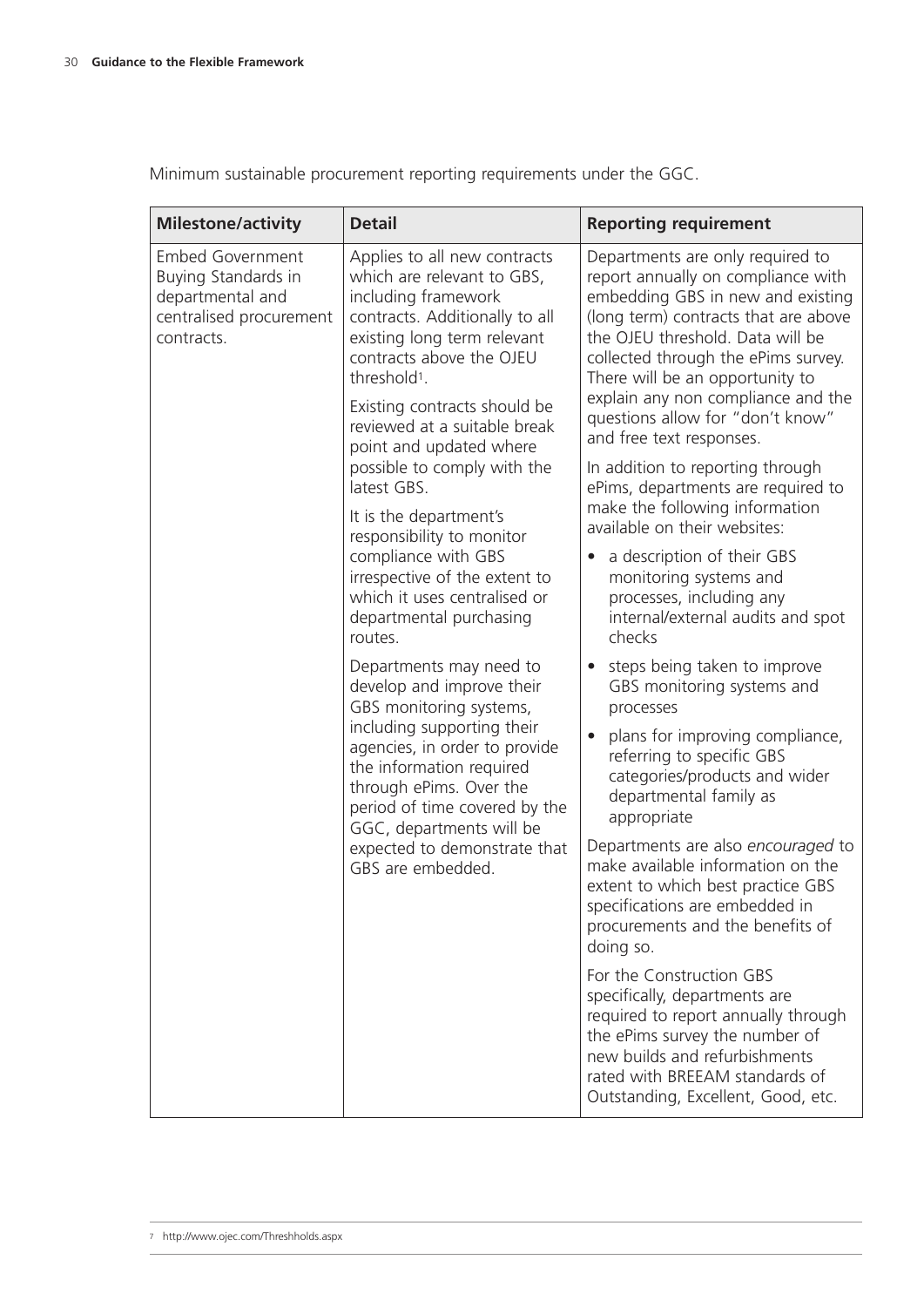| Improve and publish      | Departments should identify                                                                                                                                                                                                                                                                                                                                                                                                                                                                                                                           | Departments will be required to                                                                                                                                                                                                                                                                                                                                                                                                                                                                                                                                                                                                                                                                                                                                                                                                                                                                                                                                                                |
|--------------------------|-------------------------------------------------------------------------------------------------------------------------------------------------------------------------------------------------------------------------------------------------------------------------------------------------------------------------------------------------------------------------------------------------------------------------------------------------------------------------------------------------------------------------------------------------------|------------------------------------------------------------------------------------------------------------------------------------------------------------------------------------------------------------------------------------------------------------------------------------------------------------------------------------------------------------------------------------------------------------------------------------------------------------------------------------------------------------------------------------------------------------------------------------------------------------------------------------------------------------------------------------------------------------------------------------------------------------------------------------------------------------------------------------------------------------------------------------------------------------------------------------------------------------------------------------------------|
| data on supply chain     | and prioritise significant                                                                                                                                                                                                                                                                                                                                                                                                                                                                                                                            | report annually through the ePims                                                                                                                                                                                                                                                                                                                                                                                                                                                                                                                                                                                                                                                                                                                                                                                                                                                                                                                                                              |
| impacts, initially       | supply chain impacts, and                                                                                                                                                                                                                                                                                                                                                                                                                                                                                                                             | survey. Information will be sought                                                                                                                                                                                                                                                                                                                                                                                                                                                                                                                                                                                                                                                                                                                                                                                                                                                                                                                                                             |
| focussing on carbon,     | engage with key suppliers to                                                                                                                                                                                                                                                                                                                                                                                                                                                                                                                          | on the identification of key                                                                                                                                                                                                                                                                                                                                                                                                                                                                                                                                                                                                                                                                                                                                                                                                                                                                                                                                                                   |
| but also including water | reduce them. The initial focus                                                                                                                                                                                                                                                                                                                                                                                                                                                                                                                        | impacts/suppliers and the extent to                                                                                                                                                                                                                                                                                                                                                                                                                                                                                                                                                                                                                                                                                                                                                                                                                                                                                                                                                            |
| and waste $-$ setting    | of supply chain analysis and                                                                                                                                                                                                                                                                                                                                                                                                                                                                                                                          | which key impact areas are being                                                                                                                                                                                                                                                                                                                                                                                                                                                                                                                                                                                                                                                                                                                                                                                                                                                                                                                                                               |
| detailed baselines for   | specific projects should                                                                                                                                                                                                                                                                                                                                                                                                                                                                                                                              | addressed. There will be a specific                                                                                                                                                                                                                                                                                                                                                                                                                                                                                                                                                                                                                                                                                                                                                                                                                                                                                                                                                            |
| reducing these impacts.  | include contracts where the                                                                                                                                                                                                                                                                                                                                                                                                                                                                                                                           | focus on FM and ICT contracts.                                                                                                                                                                                                                                                                                                                                                                                                                                                                                                                                                                                                                                                                                                                                                                                                                                                                                                                                                                 |
|                          | greenhouse gas emissions are<br>significant such as ICT, energy<br>and utilities, vehicles. Action<br>to reduce impacts may be<br>through contractual<br>mechanisms and/or voluntary<br>approaches as appropriate.<br>Longer term, as baseline data<br>becomes clearer and<br>government's capacity for<br>managing sustainability in the<br>supply chain improves, it may<br>be appropriate to set and<br>monitor specific targets for<br>reducing supply chain impacts<br>or other pan government<br>sustainable procurement<br>outcome indicators. | In addition to reporting through<br>ePims, departments are required to<br>make the following information<br>available on their websites:<br>process for determining<br>$\bullet$<br>procurement sustainability<br>impacts<br>up to date supply chain impact<br>$\bullet$<br>analysis<br>details of how you are engaging<br>$\bullet$<br>with your key suppliers on<br>significant impacts<br>Departments are also encouraged to<br>make the following information<br>available, in order to demonstrate<br>leadership, share lessons learned,<br>and support others to develop<br>effective approaches:<br>the use of tools to prioritise or<br>address sustainability impacts<br>examples of how tenders have<br>been developed to invite<br>innovative sustainable solutions<br>(e.g. through outcome based<br>specifications, award criteria or<br>best practice GBS)<br>the results of projects with<br>$\bullet$<br>suppliers, including<br>environmental, social or<br>economic benefits |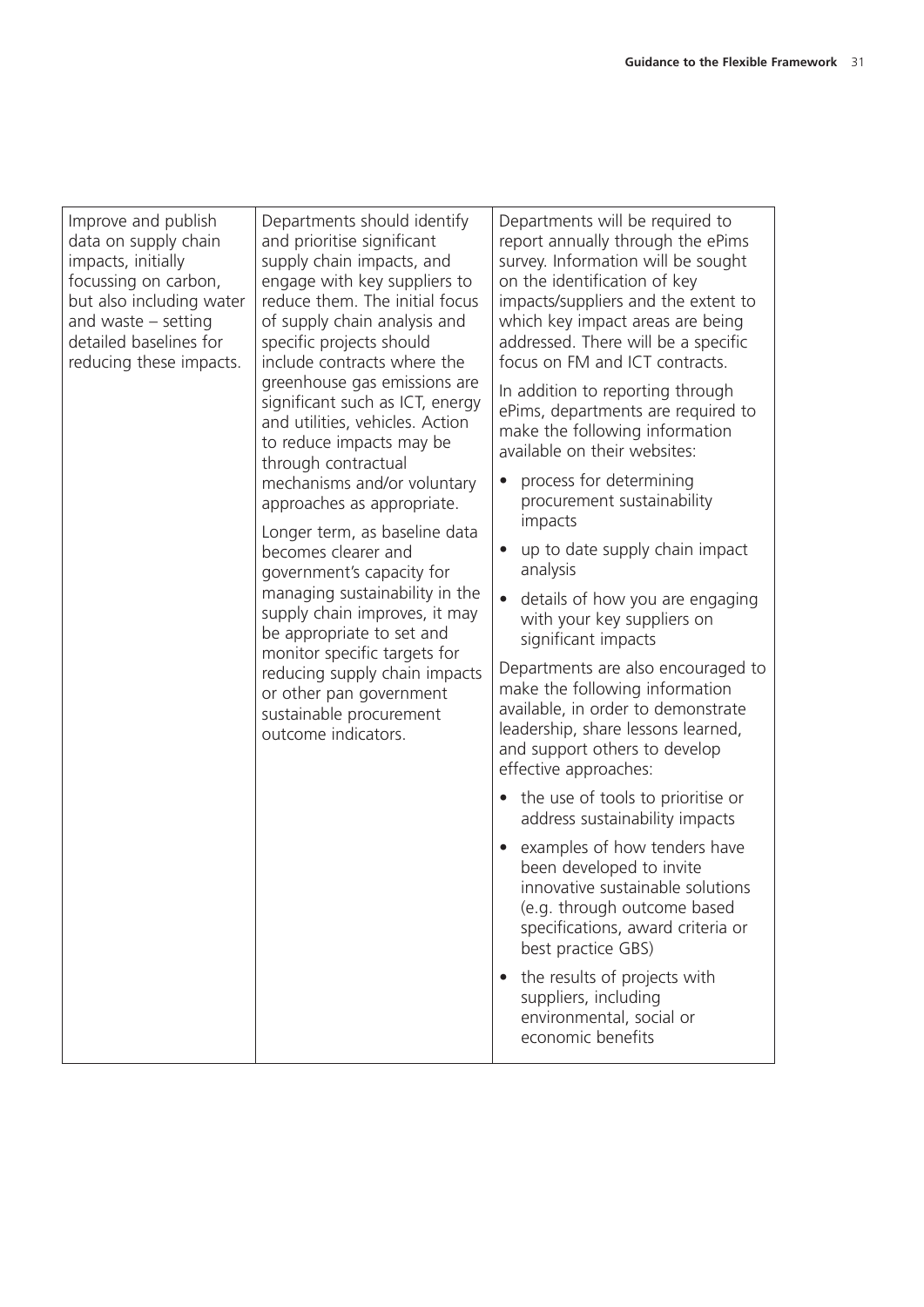# **Annex B: Full Guidance Package**

This guide is intended as a summary of the Flexible Framework Solution. It is hoped that this will encourage you to use the Solution rather than serve as an alternative to it.

The Flexible Framework Solution provides more detail on the activities that meet the requirements of the proficiency levels. It also expands upon many of the examples and best practice cases and provides further suggestions for the activities. There are two parts to the Flexible Framework Solution which are fully integrated.

- Excel project assessment tool that provides a structured approach to compliance with the Flexible Framework and which enables participants to record their activities and progress.
- A Word Guidance which describes the activities and evidence necessary to fulfil the specific requirements of the Flexible Framework and definitions of the terms used in the five proficiency levels. You will see that it is possible to access the Word guide through the boxes in the Solution's Flexible Framework tab as well as the Input tabs of the Excel workbook.

The notes tab of the Flexible Framework Solution gives instructions on how to use the package. It is available through the Defra website.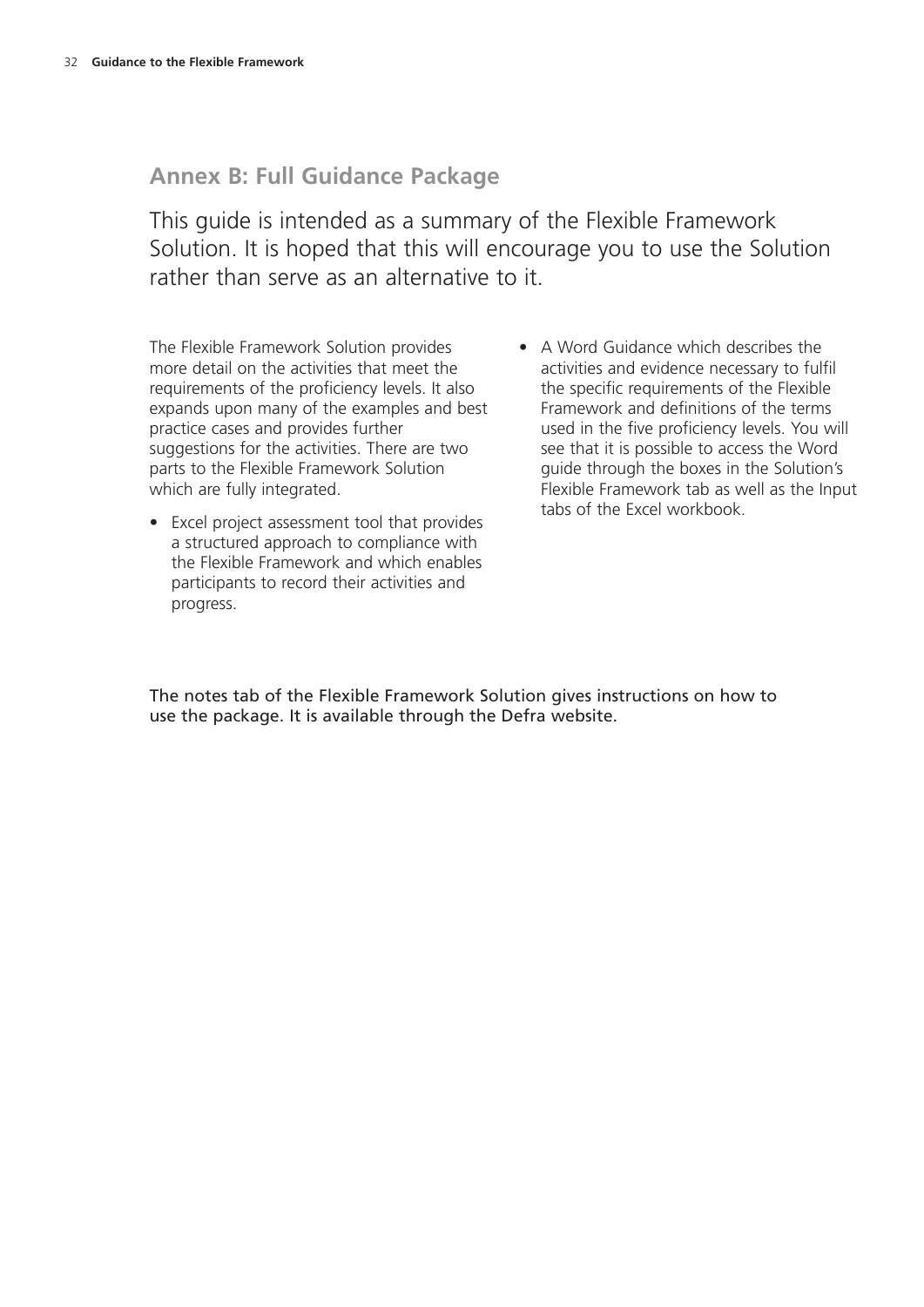# **Flexible Framework Solution**

| 世<br>20 20 10 model A. 6<br>$\mathbb{R}$<br>Sid Perspays, INDISHATING, INSIDE INSID<br>1200 |                                                                                                                                                           |  |  |
|---------------------------------------------------------------------------------------------|-----------------------------------------------------------------------------------------------------------------------------------------------------------|--|--|
|                                                                                             | speed in the company of persons in the company of the department for address in the<br><b>COMMERCIAL</b>                                                  |  |  |
|                                                                                             | $-1$ $-1$<br><b>THE</b>                                                                                                                                   |  |  |
|                                                                                             |                                                                                                                                                           |  |  |
|                                                                                             | also from comedi champion should be a procurate to gall is                                                                                                |  |  |
|                                                                                             | ed layers draming it: byskamistics Manuscomedia principles, Bu<br>is included as part of place employee industries.                                       |  |  |
|                                                                                             |                                                                                                                                                           |  |  |
|                                                                                             | ingless Proposition and chancer into Advertising                                                                                                          |  |  |
|                                                                                             | 1. Displayment is leaded and insulation to do closers that construct take can be inter-                                                                   |  |  |
|                                                                                             | deal rated at an excellent                                                                                                                                |  |  |
|                                                                                             | - Track is phoned by more they used individuals, or exploration of his<br>responsibilities and during law rather                                          |  |  |
|                                                                                             | - Startegier's harts and personal eligenties available                                                                                                    |  |  |
|                                                                                             | 1. A selvan Sudanistic Procurement Clariform is in place with older authority<br>1 1974 and 1978 and response are excludibled by Rosmount Schools and and |  |  |
|                                                                                             | Calestonalistasi Elizabetan'si adalah kilapi. Chikani balu aslah alas hakis apik pulau pendalan Ran                                                       |  |  |
|                                                                                             | anthromat passetted to detect officience contract through business<br>Management.                                                                         |  |  |
|                                                                                             |                                                                                                                                                           |  |  |
|                                                                                             | to principlomate you!!! News makings tools training to during the business President and<br><b><i><u>STATISTICS</u></i></b>                               |  |  |
|                                                                                             | <b>Parties and Control</b>                                                                                                                                |  |  |
|                                                                                             | - Thaming from the highest undertaken and automo-generalized<br>. Topical Paris is played that developed industries and the product of the state          |  |  |
|                                                                                             | 1. A particular training expendicutions are identified, substitute decis, designant or                                                                    |  |  |
|                                                                                             | as based on<br>. This draw entert is all, in part for 4 months in larger. To in attended a bank                                                           |  |  |
|                                                                                             | THE RIVE WINDOW ARE ANTIQUES AND ARRESTS FOR                                                                                                              |  |  |
|                                                                                             | make manufactured in the state of the last of a last company in the first                                                                                 |  |  |
|                                                                                             |                                                                                                                                                           |  |  |
|                                                                                             | <b>STARTS</b>                                                                                                                                             |  |  |
|                                                                                             | Delays at the law engineers being the inquirement during the inserting<br>by front and clear play and graduate the states light programme.                |  |  |
|                                                                                             | 1. This introduction travel attraction 4 decision scenarios for the textile which                                                                         |  |  |
|                                                                                             | struktility (and constant sales), press creative a<br>1. Material produced and married in industry angrenory for all staff                                |  |  |
|                                                                                             |                                                                                                                                                           |  |  |

| m.<br>٠ |                                                                                                                                                                          | <b>Barnett St.</b><br>۰     |                                                   |                                          |
|---------|--------------------------------------------------------------------------------------------------------------------------------------------------------------------------|-----------------------------|---------------------------------------------------|------------------------------------------|
|         |                                                                                                                                                                          | <b>Building College Co.</b> |                                                   |                                          |
|         | believe - Lavret 1<br><b>Right Many Arms automobile County Program Inc.</b>                                                                                              | <b>THE</b><br>فندا          | <b><i><u>Builderson</u></i></b>                   |                                          |
|         | <b>COMMERCIAL PROGRAMMER AND ADDRESS OF A PARK</b><br>Provident condition originations.                                                                                  | m                           | <b>CONTRACTOR</b>                                 |                                          |
|         | <b>PERSONAL PROPERTY AND RESIDENTS</b>                                                                                                                                   |                             |                                                   |                                          |
|         | In a good process of the company end of                                                                                                                                  |                             | <b>Though all stage is in</b>                     |                                          |
|         |                                                                                                                                                                          |                             |                                                   |                                          |
|         | on with the that they are well to a causale throughout streamy or support<br><b>CONTRACTOR</b><br><b>Links and Principals</b><br>________________________                |                             |                                                   | <b>TENNIS DI MARIE</b>                   |
|         |                                                                                                                                                                          | в<br>ш                      | <b>Booker Solderly best</b>                       | <b>Service Castless Coast Constitute</b> |
|         | Check of the construction of the property of the construction of the construction<br>and it is a reforming that any opposite their supporters. As infecting the products | ш                           | <b>CONTRACTOR</b><br><b>Transport of American</b> |                                          |
|         |                                                                                                                                                                          | m.                          |                                                   |                                          |
|         | Terms from thrown charters and school section.                                                                                                                           |                             | <b>By consumer and confi-</b>                     |                                          |
|         | Reprints May 1- design Pauli spinstillage many may and throughout the spinsters                                                                                          | п                           |                                                   |                                          |